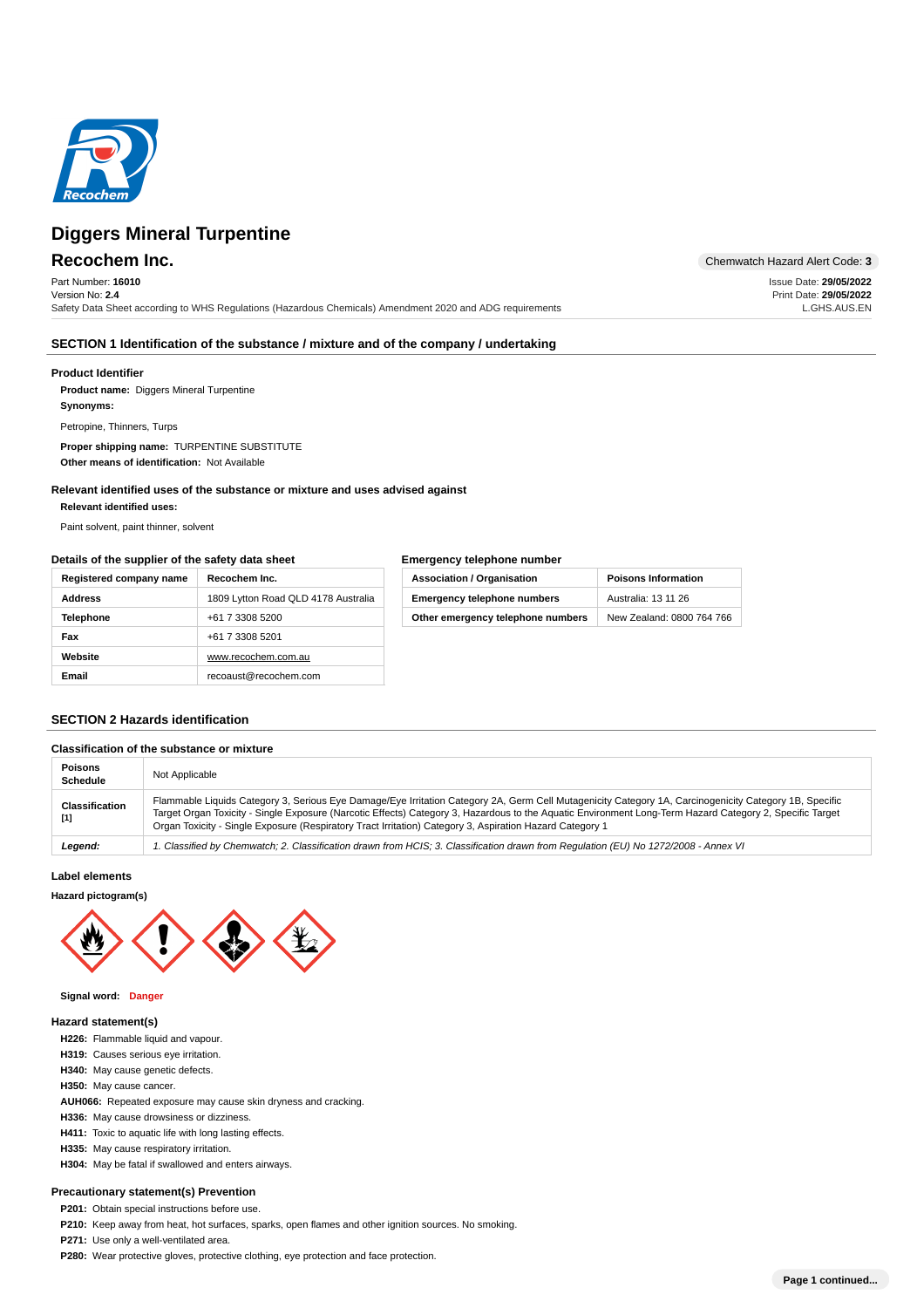P240: Ground and bond container and receiving equipment.

**P241:** Use explosion-proof electrical/ventilating/lighting/intrinsically safe equipment.

**P242:** Use non-sparking tools.

P243: Take action to prevent static discharges.

P261: Avoid breathing mist/vapours/spray.

P273: Avoid release to the environment.

P264: Wash all exposed external body areas thoroughly after handling.

### **Precautionary statement(s) Response**

**: P301+P310** IF SWALLOWED: Immediately call a POISON CENTER/doctor/physician/first aider.

**P331:** Do NOT induce vomiting.

**: P308+P313** IF exposed or concerned: Get medical advice/ attention.

**: P370+P378** In case of fire: Use alcohol resistant foam or normal protein foam to extinguish.

**: P305+P351+P338** IF IN EYES: Rinse cautiously with water for several minutes. Remove contact lenses, if present and easy to do. Continue rinsing.

P312: Call a POISON CENTER/doctor/physician/first aider/if you feel unwell.

P337+P313: If eye irritation persists: Get medical advice/attention.

**: P391** Collect spillage.

**: P303+P361+P353** IF ON SKIN (or hair): Take off immediately all contaminated clothing. Rinse skin with water [or shower].

**: P304+P340** IF INHALED: Remove person to fresh air and keep comfortable for breathing.

### **Precautionary statement(s) Storage**

P403+P235: Store in a well-ventilated place. Keep cool. P405: Store locked up.

### **Precautionary statement(s) Disposal**

P501: Dispose of contents/container to authorised hazardous or special waste collection point in accordance with any local regulation.

Not Applicable

### **SECTION 3 Composition / information on ingredients**

#### **Substances**

See section below for composition of Mixtures

### **Mixtures**

| <b>CAS No</b> | %[weight] | Name                                        |
|---------------|-----------|---------------------------------------------|
| 64742-95-6    | $30-40$   | naphtha petroleum, light aromatic solvent   |
| 64742-82-1.   | 60-70     | naphtha petroleum, heavy, hydrodesulfurised |
| 71-43-2       | < 0.1     | benzene                                     |

**Legend:** 1. Classified by Chemwatch; 2. Classification drawn from HCIS; 3. Classification drawn from Regulation (EU) No 1272/2008 - Annex VI; 4. Classification drawn from C&L; \* EU IOELVs available

# **SECTION 4 First aid measures**

### **Description of first aid measures**

### **Eye Contact**

If this product comes in contact with the eyes:

- Wash out immediately with fresh running water.
- Ensure complete irrigation of the eye by keeping eyelids apart and away from eye and moving the eyelids by occasionally lifting the upper and lower lids. –
- Seek medical attention without delay; if pain persists or recurs seek medical attention. –
- Removal of contact lenses after an eye injury should only be undertaken by skilled personnel. –

#### **Skin Contact**

If skin contact occurs:

- Immediately remove all contaminated clothing, including footwear.
- Flush skin and hair with running water (and soap if available).
- Seek medical attention in event of irritation.

### **Inhalation**

- If fumes or combustion products are inhaled remove from contaminated area.
- Lay patient down. Keep warm and rested.
- Prostheses such as false teeth, which may block airway, should be removed, where possible, prior to initiating first aid procedures.
- Apply artificial respiration if not breathing, preferably with a demand valve resuscitator, bag-valve mask device, or pocket mask as trained. Perform CPR if necessary.
- Transport to hospital, or doctor, without delay.

# **Ingestion**

– If spontaneous vomiting appears imminent or occurs, hold patient's head down, lower than their hips to help avoid possible aspiration of vomitus.

- If swallowed do **NOT** induce vomiting.
- If vomiting occurs, lean patient forward or place on left side (head-down position, if possible) to maintain open airway and prevent aspiration.
- Observe the patient carefully.
- Never give liquid to a person showing signs of being sleepy or with reduced awareness; i.e. becoming unconscious. –
- Give water to rinse out mouth, then provide liquid slowly and as much as casualty can comfortably drink.
- Seek medical advice.
- Avoid giving milk or oils.
- Avoid giving alcohol.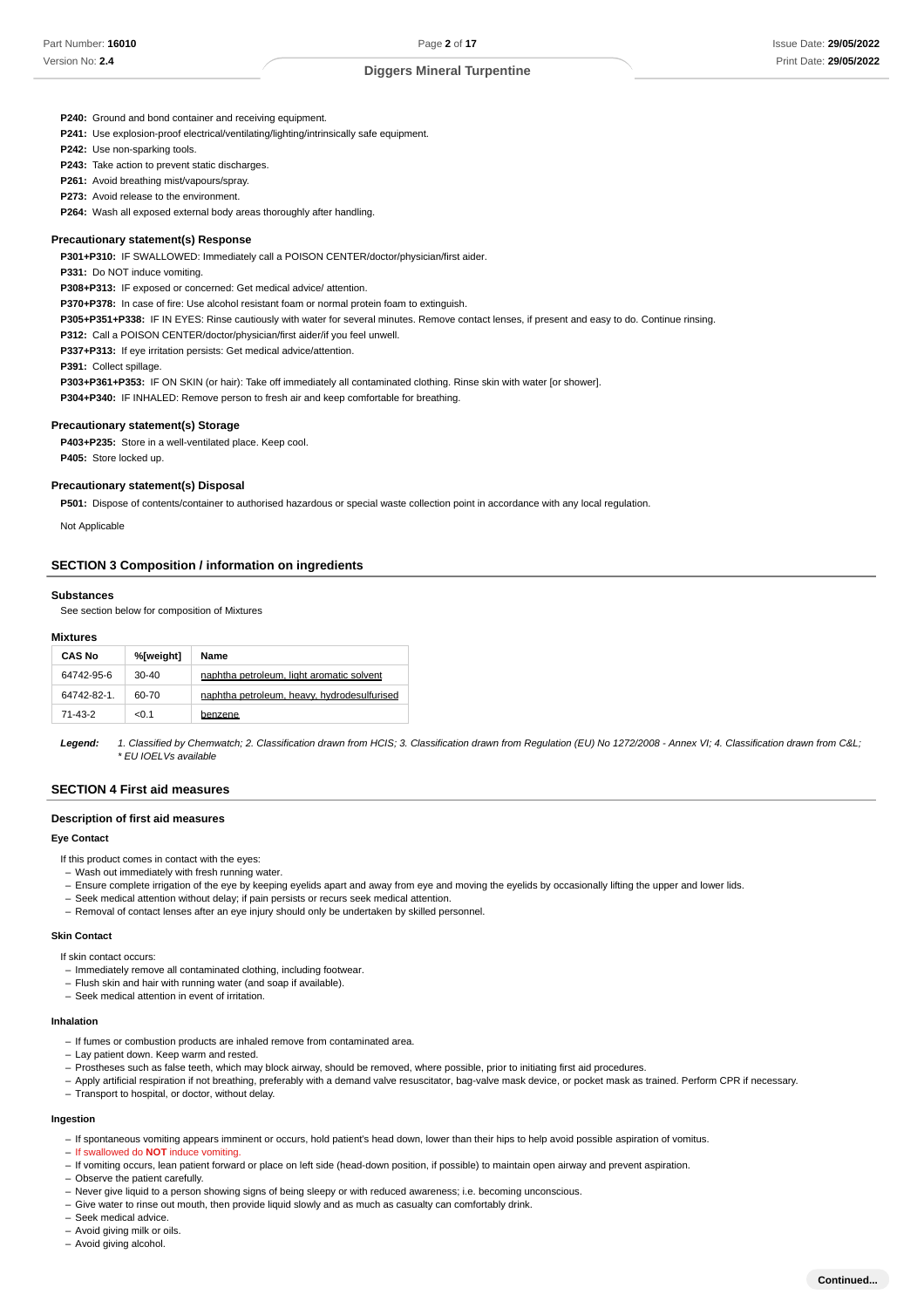### **Indication of any immediate medical attention and special treatment needed**

Any material aspirated during vomiting may produce lung injury. Therefore emesis should not be induced mechanically or pharmacologically. Mechanical means should be used if it is considered necessary to evacuate the stomach contents; these include gastric lavage after endotracheal intubation. If spontaneous vomiting has occurred after ingestion, the patient should be monitored for difficult breathing, as adverse effects of aspiration into the lungs may be delayed up to 48 hours. For petroleum distillates

In case of ingestion, gastric lavage with activated charcoal can be used promptly to prevent absorption - decontamination (induced emesis or lavage) is controversial and should be considered on the merits of each individual case; of course the usual precautions of an endotracheal tube should be considered prior to lavage, to prevent aspiration.

· Individuals intoxicated by petroleum distillates should be hospitalized immediately, with acute and continuing attention to neurologic and cardiopulmonary function.

- Positive pressure ventilation may be necessary.
- · Acute central nervous system signs and symptoms may result from large ingestions of aspiration-induced hypoxia.

· After the initial episode,individuals should be followed for changes in blood variables and the delayed appearance of pulmonary oedema and chemical pneumonitis. Such patients should be followed for several days or weeks for delayed effects, including bone marrow toxicity, hepatic and renal impairment Individuals with chronic pulmonary disease will be more seriously impaired, and recovery from inhalation exposure may be complicated.

· Gastrointestinal symptoms are usually minor and pathological changes of the liver and kidneys are reported to be uncommon in acute intoxications.

· Chlorinated and non-chlorinated hydrocarbons may sensitize the heart to epinephrine and other circulating catecholamines so that arrhythmias may occur.Careful consideration of this potential adverse effect should precede administration of epinephrine or other cardiac stimulants and the selection of bronchodilators.

BP America Product Safety & Toxicology Department

# **SECTION 5 Firefighting measures**

# **Extinguishing media**

- Foam.
- Dry chemical powder.
- BCF (where regulations permit).
- Carbon dioxide. –
- Water spray or fog Large fires only. –

#### **Special hazards arising from the substrate or mixture**

# **Fire Incompatibility**

– Avoid contamination with oxidising agents i.e. nitrates, oxidising acids, chlorine bleaches, pool chlorine etc. as ignition may result

### **Advice for firefighters**

### **Fire Fighting**

- Alert Fire Brigade and tell them location and nature of hazard.
- May be violently or explosively reactive.
- Wear breathing apparatus plus protective gloves. –
- Prevent, by any means available, spillage from entering drains or water course.
- If safe, switch off electrical equipment until vapour fire hazard removed.
- Use water delivered as a fine spray to control fire and cool adjacent area.
- Avoid spraying water onto liquid pools.
- **DO NOT** approach containers suspected to be hot.
- Cool fire exposed containers with water spray from a protected location.
- If safe to do so, remove containers from path of fire.

### **Fire/Explosion Hazard**

- Liquid and vapour are flammable.
- Moderate fire hazard when exposed to heat or flame.
- Vapour forms an explosive mixture with air.
- Moderate explosion hazard when exposed to heat or flame.
- Vapour may travel a considerable distance to source of ignition.
- Heating may cause expansion or decomposition leading to violent rupture of containers.
- On combustion, may emit toxic fumes of carbon monoxide (CO). –

Combustion products include:

carbon monoxide (CO)

carbon dioxide (CO2)

other pyrolysis products typical of burning organic material. May emit clouds of acrid smoke

### **HAZCHEM**

3Y

# **SECTION 6 Accidental release measures**

**Personal precautions, protective equipment and emergency procedures** See section 8

# **Environmental precautions**

See section 12

### **Methods and material for containment and cleaning up**

# **Minor Spills**

- Remove all ignition sources.
- Clean up all spills immediately.
- Avoid breathing vapours and contact with skin and eyes.
- Control personal contact with the substance, by using protective equipment.
- Contain and absorb small quantities with vermiculite or other absorbent material.
- Wipe up. –
- Collect residues in a flammable waste container.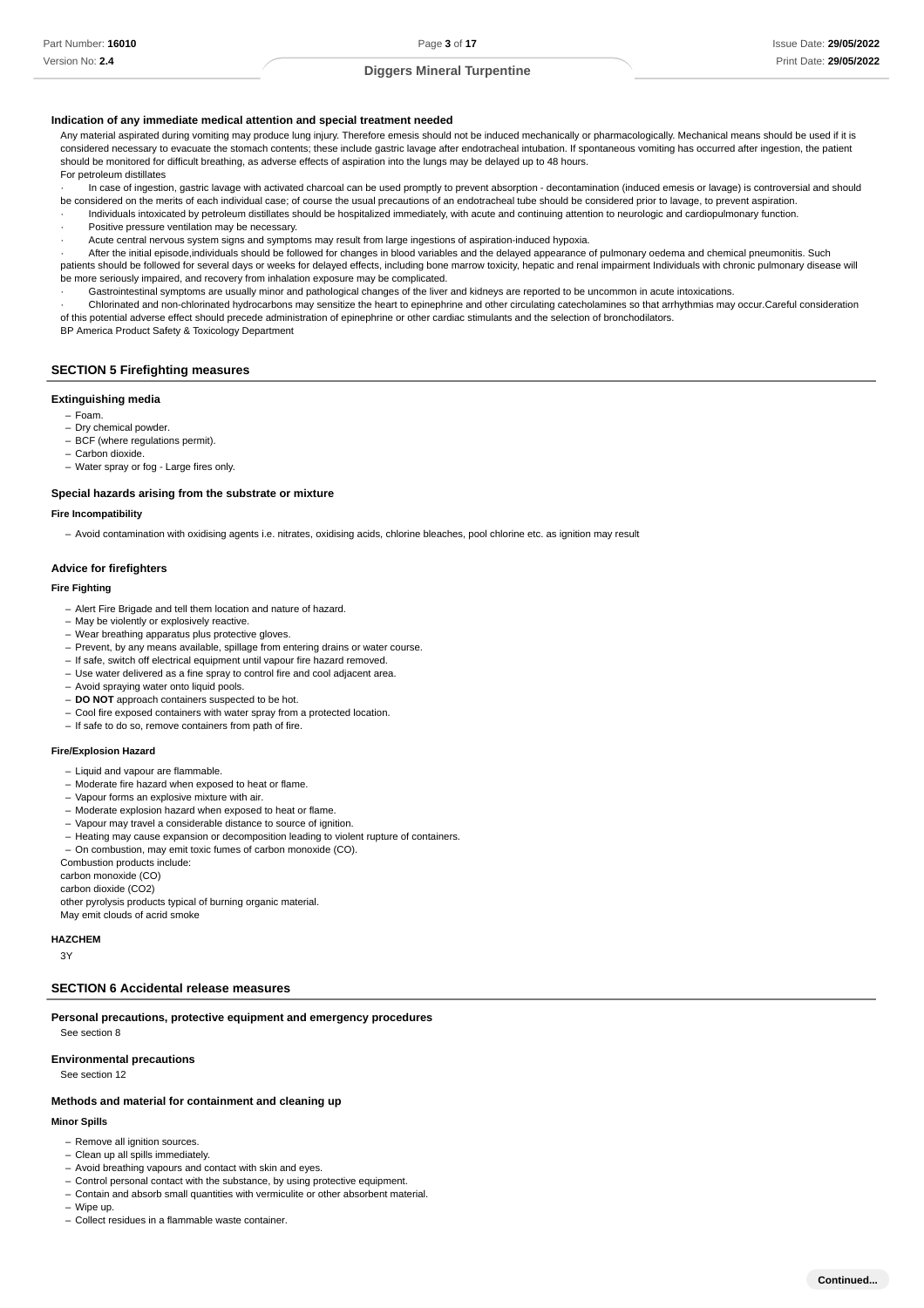### **Major Spills**

Chemical Class: aromatic hydrocarbons

For release onto land: recommended sorbents listed in order of priority.

| SORBENT<br><b>TYPE</b> |  | RANK   APPLICATION   COLLECTION   LIMITATIONS |  |  |  |
|------------------------|--|-----------------------------------------------|--|--|--|
|------------------------|--|-----------------------------------------------|--|--|--|

LAND SPILL - SMALL

| Feathers - pillow                                   |   | throw  | pitchfork | DGC, RT       |
|-----------------------------------------------------|---|--------|-----------|---------------|
| cross-linked polymer - particulate                  | 2 | shovel | shovel    | R,W,SS        |
| cross-linked polymer- pillow                        | 2 | throw  | pitchfork | R. DGC. RT    |
| sorbent clay - particulate                          | 3 | shovel | shovel    | R. I. P.      |
| treated clay/ treated natural organic - particulate | 3 | shovel | shovel    | R.1           |
| wood fibre - pillow                                 | 4 | throw  | pitchfork | R, P, DGC, RT |

### LAND SPILL - MEDIUM

| cross-linked polymer -particulate                   | 1 | blower | skiploader | R. W. SS        |
|-----------------------------------------------------|---|--------|------------|-----------------|
| treated clay/ treated natural organic - particulate | 2 | blower | skiploader | R.1             |
| sorbent clay - particulate                          | 3 | blower | skiploader | <b>R.I.P</b>    |
| polypropylene - particulate                         | 3 | blower | skiploader | W. SS. DGC      |
| feathers - pillow                                   | 3 | throw  | skiploader | DGC, RT         |
| expanded mineral - particulate                      | 4 | blower | skiploader | R, I, W, P, DGC |

Legend

DGC: Not effective where ground cover is dense

R; Not reusable

I: Not incinerable

P: Effectiveness reduced when rainy

RT:Not effective where terrain is rugged

SS: Not for use within environmentally sensitive sites

W: Effectiveness reduced when windy

Reference: Sorbents for Liquid Hazardous Substance Cleanup and Control; R.W Melvold et al: Pollution Technology Review No. 150: Noyes Data Corporation 1988

Clear area of personnel and move upwind. – - Alert Fire Brigade and tell them location and nature of hazard.

- May be violently or explosively reactive.
- Wear breathing apparatus plus protective gloves. –

- Prevent, by any means available, spillage from entering drains or water course.

- Consider evacuation (or protect in place).
- No smoking, naked lights or ignition sources.
- Increase ventilation.
- Stop leak if safe to do so.
- Water spray or fog may be used to disperse /absorb vapour.
- Contain spill with sand, earth or vermiculite.
- Use only spark-free shovels and explosion proof equipment.
- Collect recoverable product into labelled containers for recycling.
- Absorb remaining product with sand, earth or vermiculite.
- Collect solid residues and seal in labelled drums for disposal.
- Wash area and prevent runoff into drains. –
- If contamination of drains or waterways occurs, advise emergency services.

Personal Protective Equipment advice is contained in Section 8 of the SDS.

# **SECTION 7 Handling and storage**

### **Precautions for safe handling**

# **Safe handling**

The conductivity of this material may make it a static accumulator., A liquid is typically considered nonconductive if its conductivity is below 100 pS/m and is considered

semi-conductive if its conductivity is below 10 000 pS/m., Whether a liquid is nonconductive or semi-conductive, the precautions are the same., A number of factors, for example liquid temperature, presence of contaminants, and anti-static additives can greatly influence the conductivity of a liquid.

Even with proper grounding and bonding, this material can still accumulate an electrostatic charge. If sufficient charge is allowed to accumulate, electrostatic discharge and ignition of flammable air-vapour mixtures can occur.

- Containers, even those that have been emptied, may contain explosive vapours.
- Do NOT cut, drill, grind, weld or perform similar operations on or near containers.
- Electrostatic discharge may be generated during pumping this may result in fire.
- Ensure electrical continuity by bonding and grounding (earthing) all equipment.

- Restrict line velocity during pumping in order to avoid generation of electrostatic discharge (<=1 m/sec until fill pipe submerged to twice its diameter, then <= 7 m/sec).

- Avoid splash filling.
- Do NOT use compressed air for filling discharging or handling operations.
- Avoid all personal contact, including inhalation.
- Wear protective clothing when risk of overexposure occurs.
- Use in a well-ventilated area.
- Prevent concentration in hollows and sumps.
- **DO NOT** enter confined spaces until atmosphere has been checked.
- Avoid smoking, naked lights or ignition sources.
- Avoid generation of static electricity.
- **DO NOT** use plastic buckets.
- Earth all lines and equipment.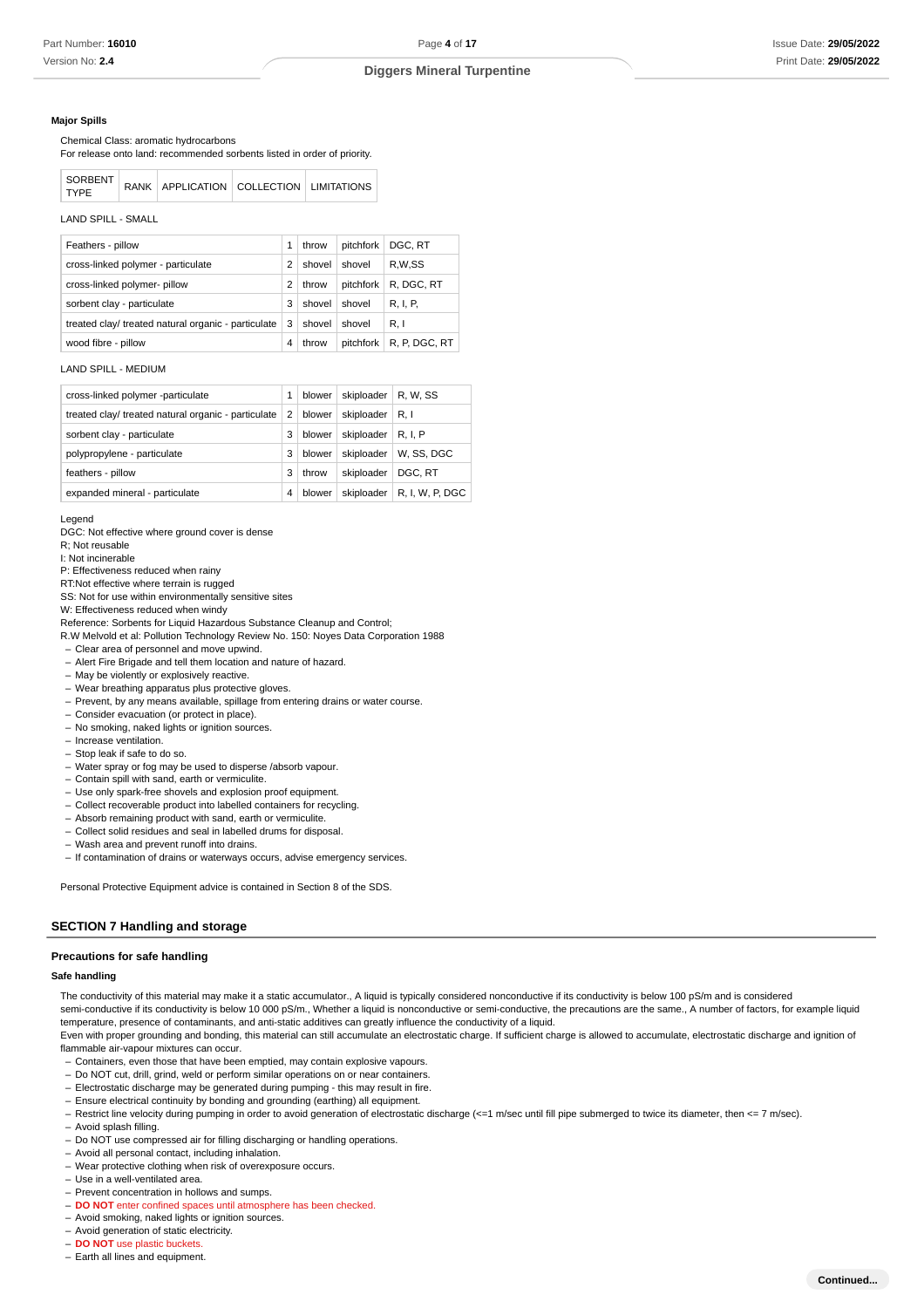- Use spark-free tools when handling.
- Avoid contact with incompatible materials.
- When handling, **DO NOT** eat, drink or smoke. –
- Keep containers securely sealed when not in use. - Avoid physical damage to containers.
- Always wash hands with soap and water after handling.
- Work clothes should be laundered separately. –
- Use good occupational work practice.
- Observe manufacturer's storage and handling recommendations contained within this SDS.
- Atmosphere should be regularly checked against established exposure standards to ensure safe working conditions.

# **Other information**

- Store in original containers in approved flammable liquid storage area.
- Store away from incompatible materials in a cool, dry, well-ventilated area.
- **DO NOT** store in pits, depressions, basements or areas where vapours may be trapped.
- No smoking, naked lights, heat or ignition sources.
- Storage areas should be clearly identified, well illuminated, clear of obstruction and accessible only to trained and authorised personnel adequate security must be provided so that unauthorised personnel do not have access.
- Store according to applicable regulations for flammable materials for storage tanks, containers, piping, buildings, rooms, cabinets, allowable quantities and minimum storage distances.
- Use non-sparking ventilation systems, approved explosion proof equipment and intrinsically safe electrical systems. –
- Have appropriate extinguishing capability in storage area (e.g. portable fire extinguishers dry chemical, foam or carbon dioxide) and flammable gas detectors.
- Keep adsorbents for leaks and spills readily available.
- Protect containers against physical damage and check regularly for leaks.
- Observe manufacturer's storage and handling recommendations contained within this SDS.
- In addition, for tank storages (where appropriate):
- Store in grounded, properly designed and approved vessels and away from incompatible materials. –
- For bulk storages, consider use of floating roof or nitrogen blanketed vessels; where venting to atmosphere is possible, equip storage tank vents with flame arrestors; inspect tank vents during winter conditions for vapour/ ice build-up.
- Storage tanks should be above ground and diked to hold entire contents.

# **Conditions for safe storage, including any incompatibilities**

# **Suitable container**

- Packing as supplied by manufacturer.
- Plastic containers may only be used if approved for flammable liquid.
- Check that containers are clearly labelled and free from leaks. –
- For low viscosity materials (i) : Drums and jerry cans must be of the non-removable head type. (ii) : Where a can is to be used as an inner package, the can must have a screwed enclosure.
- For materials with a viscosity of at least 2680 cSt. (23 deg. C)
- For manufactured product having a viscosity of at least 250 cSt. (23 deg. C)
- Manufactured product that requires stirring before use and having a viscosity of at least 20 cSt (25 deg. C): (i) Removable head packaging; (ii) Cans with friction closures and (iii) low pressure tubes and cartridges may be used.
- Where combination packages are used, and the inner packages are of glass, there must be sufficient inert cushioning material in contact with inner and outer packages –
- In addition, where inner packagings are glass and contain liquids of packing group I there must be sufficient inert absorbent to absorb any spillage, unless the outer packaging is a close fitting moulded plastic box and the substances are not incompatible with the plastic.

#### **Storage incompatibility**

Xylenes:

- may ignite or explode in contact with strong oxidisers, 1,3-dichloro-5,5-dimethylhydantoin, uranium fluoride
- attack some plastics, rubber and coatings
- may generate electrostatic charges on flow or agitation due to low conductivity.
- Vigorous reactions, sometimes amounting to explosions, can result from the contact between aromatic rings and strong oxidising agents.
- Aromatics can react exothermically with bases and with diazo compounds.

For alkyl aromatics:

The alkyl side chain of aromatic rings can undergo oxidation by several mechanisms. The most common and dominant one is the attack by oxidation at benzylic carbon as the intermediate formed is stabilised by resonance structure of the ring.

- Following reaction with oxygen and under the influence of sunlight, a hydroperoxide at the alpha-position to the aromatic ring, is the primary oxidation product formed (provided a hydrogen atom is initially available at this position) - this product is often short-lived but may be stable dependent on the nature of the aromatic substitution; a secondary C-H bond is more easily attacked than a primary C-H bond whilst a tertiary C-H bond is even more susceptible to attack by oxygen
- Monoalkylbenzenes may subsequently form monocarboxylic acids; alkyl naphthalenes mainly produce the corresponding naphthalene carboxylic acids.
- Oxidation in the presence of transition metal salts not only accelerates but also selectively decomposes the hydroperoxides. –
- Hock-rearrangement by the influence of strong acids converts the hydroperoxides to hemiacetals. Peresters formed from the hydroperoxides undergo Criegee rearrangement easily.
- Alkali metals accelerate the oxidation while CO2 as co-oxidant enhances the selectivity. –
- Microwave conditions give improved yields of the oxidation products.
- Photo-oxidation products may occur following reaction with hydroxyl radicals and NOx these may be components of photochemical smogs.

Oxidation of Alkylaromatics: T.S.S Rao and Shubhra Awasthi: E-Journal of Chemistry Vol 4, No. 1, pp 1-13 January 2007

- Low molecular weight alkanes: - May react violently with strong oxidisers, chlorine, chlorine dioxide, dioxygenyl tetrafluoroborate.
- May react with oxidising materials, nickel carbonyl in the presence of oxygen, heat.
- Are incompatible with nitronium tetrafluoroborate(1-), halogens and interhalogens
- may generate electrostatic charges, due to low conductivity, on flow or agitation.
- Avoid flame and ignition sources

Redox reactions of alkanes, in particular with oxygen and the halogens, are possible as the carbon atoms are in a strongly reduced condition. Reaction with oxygen (if present in sufficient quantity to satisfy the reaction stoichiometry) leads to combustion without any smoke, producing carbon dioxide and water. Free radical halogenation reactions occur with halogens, leading to the production of haloalkanes. In addition, alkanes have been shown to interact with, and bind to, certain transition metal complexes

Interaction between chlorine and ethane over activated carbon at 350 deg C has caused explosions, but added carbon dioxide reduces the risk. The violent interaction of liquid chlorine injected into ethane at 80 deg C/10 bar becomes very violent if ethylene is also present A mixture prepared at -196 deg C with either methane or ethane exploded when the temp was raised to -78 deg C. Addition of nickel carbonyl to an n-butane-oxygen mixture causes an explosion at 20-40 deg C.

Alkanes will react with steam in the presence of a nickel catalyst to give hydrogen.

# **SECTION 8 Exposure controls / personal protection**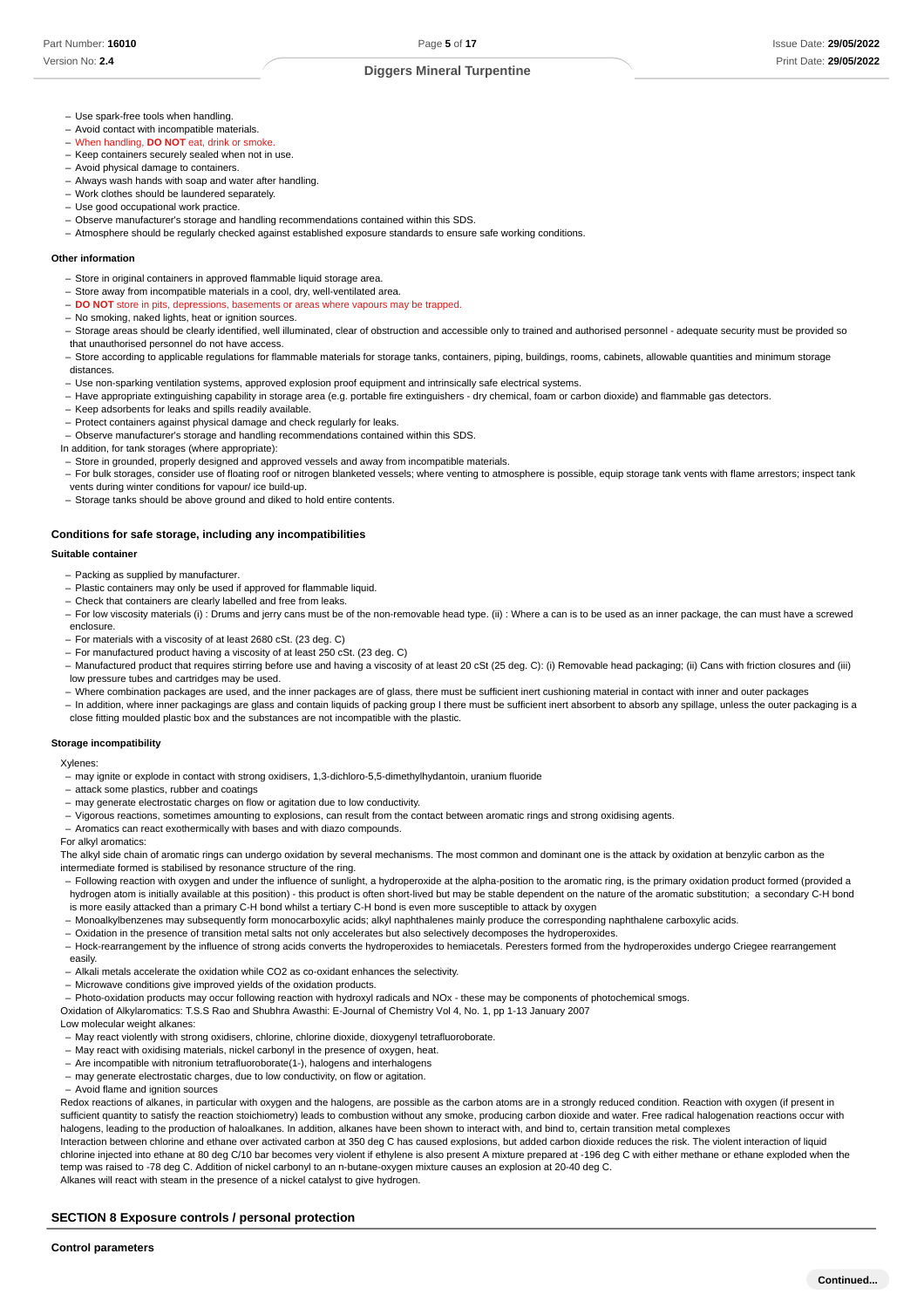**INGREDIENT DATA**

# **Diggers Mineral Turpentine**

# **Occupational Exposure Limits (OEL)**

| Source                       | Inaredient                                  | <b>Material name</b> | <b>TWA</b>        | <b>STEL</b>   | Peak          | <b>Notes</b>  |
|------------------------------|---------------------------------------------|----------------------|-------------------|---------------|---------------|---------------|
| Australia Exposure Standards | naphtha petroleum, heavy, hydrodesulfurised | White spirits        | 790 mg/m3         | Not Available | Not Available | Not Available |
| Australia Exposure Standards | benzene                                     | Benzene              | 1 ppm / 3.2 mg/m3 | Not Available | Not Available | Not Available |

**Occupational Exposure Banding**

| Ingredient                                   | <b>Occupational Exposure Band Rating</b>                                                                                                                                                                                                                                                                                                                                 | <b>Occupational Exposure Band Limit</b> |  |
|----------------------------------------------|--------------------------------------------------------------------------------------------------------------------------------------------------------------------------------------------------------------------------------------------------------------------------------------------------------------------------------------------------------------------------|-----------------------------------------|--|
| naphtha petroleum,<br>light aromatic solvent |                                                                                                                                                                                                                                                                                                                                                                          | $\leq 0.1$ ppm                          |  |
| <b>Notes:</b>                                | Occupational exposure banding is a process of assigning chemicals into specific categories or bands based on a chemical's potency and the adverse<br>health outcomes associated with exposure. The output of this process is an occupational exposure band (OEB), which corresponds to a range of exposure<br>concentrations that are expected to protect worker health. |                                         |  |

### **MATERIAL DATA**

IFRA Prohibited Fragrance Substance

The International Fragrance Association (IFRA) Standards form the basis for the globally accepted and recognized risk management system for the safe use of fragrance ingredients and are part of the IFRA Code of Practice. This is the self-regulating system of the industry, based on risk assessments carried out by an independent Expert Panel

# **WARNING:** This substance is classified by the NOHSC as Category 2 Probable Human Carcinogen

These exposure guidelines have been derived from a screening level of risk assessment and should not be construed as unequivocally safe limits. ORGS represent an 8-hour time-weighted average unless specified otherwise.

CR = Cancer Risk/10000; UF = Uncertainty factor:

TLV believed to be adequate to protect reproductive health:

LOD: Limit of detection

Toxic endpoints have also been identified as:

 $D = Developmental; R = Reproductive; TC = Transplacemental carcinogen$ 

Jankovic J., Drake F.: A Screening Method for Occupational Reproductive

American Industrial Hygiene Association Journal 57: 641-649 (1996)

for benzene

Odour Threshold Value: 34 ppm (detection), 97 ppm (recognition)

NOTE: Detector tubes for benzene, measuring in excess of 0.5 ppm, are commercially available. The relative quality of epidemiological data and quantitative health risk assessments related to documented and theoretical leukaemic deaths constitute the basis of the TLV-recommendation.

One study [Dow Chemical] demonstrates a significant fourfold increase in myelogenous leukaemia for workers exposed to average benzene concentrations of about 5 ppm for an average of 9 years and that 2 out of four individuals in the study who died from leukaemia were characterised as having been exposed to average benzene levels below 2 ppm. Based on such findings the estimated risk of leukaemia in workers exposed at daily benzene concentrations of 10 ppm for 40 years is 155 times that of unexposed workers; at 1 ppm the risk falls to 1.7 times whilst at 0.1 ppm the risk is about the same in the two groups. A revision of the TLV-TWA to 0.1 ppm was proposed in 1990 but this has been revised upwards as result of industry initiatives.

Typical toxicities displayed following inhalation:

- At 25 ppm (8 hours): no effect
- 50-150 ppm: signs of intoxication within 5 hours –
- 500-1500 ppm: signs of intoxication within 1 hour –
- 7500 ppm: severe intoxication within 30-60 minutes –
- 20000 ppm: fatal within 5-10 minutes

Some jurisdictions require that health surveillance be conducted on occupationally exposed workers. Some surveillance should emphasise (i) demography, occupational and medical history and health advice (ii) baseline blood sample for haematological profile (iii) records of personal exposure.

#### For white spirit:

Low and high odour thresholds of 5.25 and 157.5 mg/m3, respectively, were considered to provide a rather useful index of odour as a warning property.

The TLV-TWA is calculated from data on the toxicities of the major ingredients and is intended to minimise the potential for irritative and narcotic effects, polyneuropathy and kidney damage produced by vapours.

The NIOSH (USA) REL-TWA of 60 ppm is the same for all refined petroleum solvents. NIOSH published an occupational 'action level' of 350 mg/m3 for exposure to Stoddard solvent, assuming a 10-hour work shift and a 40-hour work-week. The NIOSH-REL ceiling of 1800 mg/m3 was established to protect workers from short-term effects that might produce vertigo or other adverse effects which might increase the risk of occupational accidents. Combined (gross) percutaneous absorption and inhalation exposure (at concentrations associated with nausea) are thought, by some, to be responsible for the development of frank hepatic toxicity and jaundice.

Odour Safety Factor (OSF)

OSF=0.042 (white spirit)

For trimethyl benzene as mixed isomers (of unstated proportions)

Odour Threshold Value: 2.4 ppm (detection)

Use care in interpreting effects as a single isomer or other isomer mix. Trimethylbenzene is an eye, nose and respiratory irritant. High concentrations cause central nervous system depression. Exposed workers show CNS changes, asthmatic bronchitis and blood dyscrasias at 60 ppm. The TLV-TWA is thought to be protective against the significant risk of CNS excitation, asthmatic bronchitis and blood dyscrasias associated with exposures above the limit.

Odour Safety Factor (OSF) OSF=10 (1,2,4-TRIMETHYLBENZENE)

Exposed individuals are **NOT** reasonably expected to be warned, by smell, that the Exposure Standard is being exceeded.

Odour Safety Factor (OSF) is determined to fall into either Class C, D or E.

The Odour Safety Factor (OSF) is defined as:

OSF= Exposure Standard (TWA) ppm/ Odour Threshold Value (OTV) ppm

Classification into classes follows:

ClassOSF Description

- A 550 Over 90% of exposed individuals are aware by smell that the Exposure Standard (TLV-TWA for example) is being reached, even when distracted by working activities
- B 26-550As 'A' for 50-90% of persons being distracted
- C 1-26 As 'A' for less than 50% of persons being distracted
- D 0.18-1 10-50% of persons aware of being tested perceive by smell that the Exposure Standard is being reached
- E <0.18 As 'D' for less than 10% of persons aware of being tested

NOTE P: The classification as a carcinogen need not apply if it can be shown that the substance contains less than 0.01% w/w benzene (EINECS No 200-753-7). Note E shall also apply when the substance is classified as a carcinogen. This note applies only to certain complex oil-derived substances in Annex VI.

European Union (EU) List of harmonised classification and labelling hazardous substances, Table 3.1, Annex VI, Regulation (EC) No 1272/2008 (CLP) - up to the latest ATP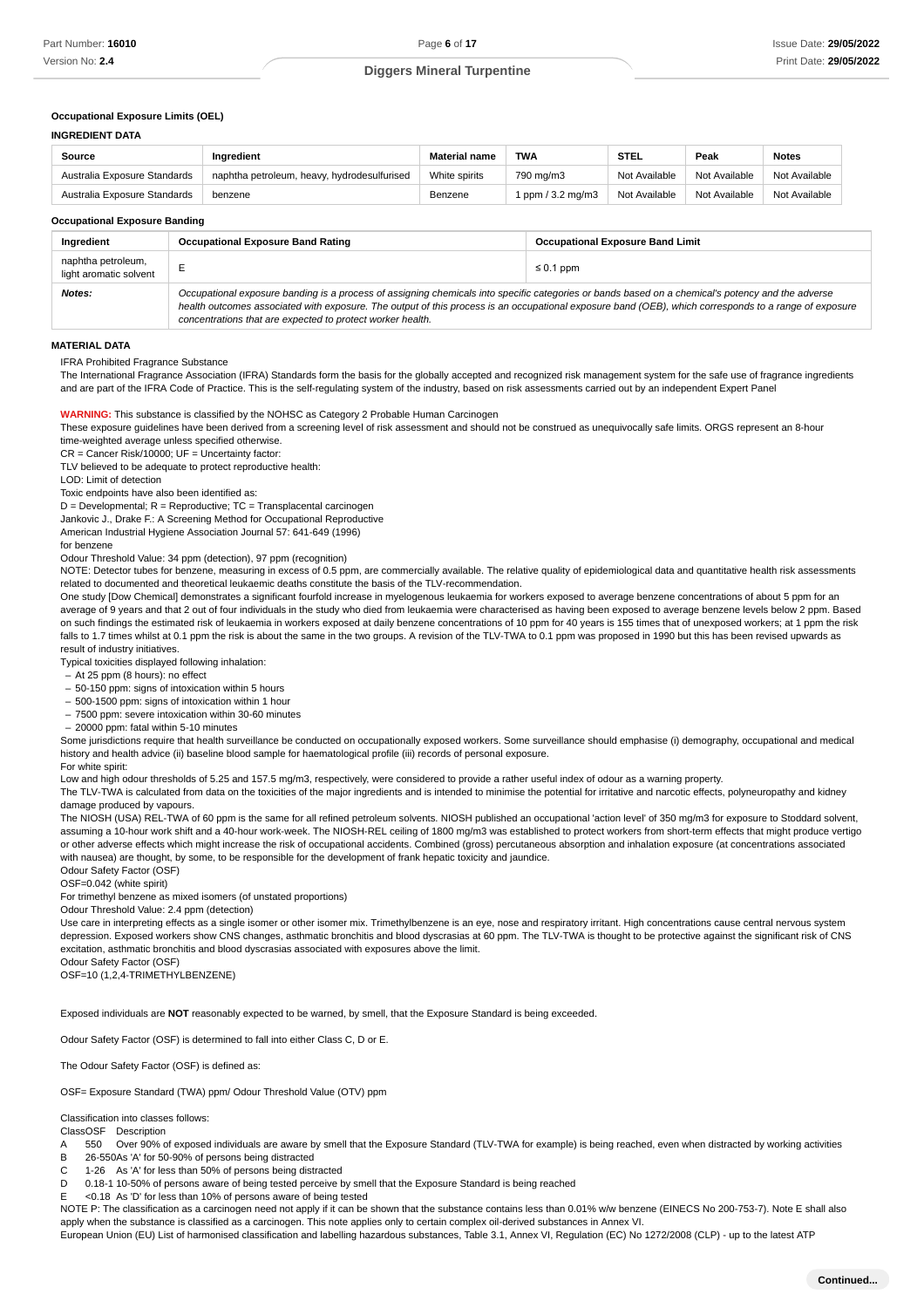NOTE E: Substances with specific effects on human health that are classified as carcinogenic, mutagenic and/ or toxic for reproduction in categories 1 or 2 are ascribed Note E if they are classified as very toxic (T+), toxic (T) or harmful (Xn). For these substances the risk phrases R20, R21, R22, R23, R24,R25, R26, R27, R28, R39, R68, R48 and R65 and all combinations of these risk phrases shall be proceeded by the word 'Also'.

R45-23: May cause cancer. Also toxic by inhalation

This note applies only to certain complex oil-derived substances in Annex VI.

European Union (EU) List of harmonised classification and labelling hazardous substances, Table 3.1, Annex VI, Regulation (EC) No 1272/2008 (CLP) - up to the latest ATP

### **Exposure controls**

### **Appropriate engineering controls**

Engineering controls are used to remove a hazard or place a barrier between the worker and the hazard. Well-designed engineering controls can be highly effective in protecting workers and will typically be independent of worker interactions to provide this high level of protection.

The basic types of engineering controls are:

Process controls which involve changing the way a job activity or process is done to reduce the risk.

Enclosure and/or isolation of emission source which keeps a selected hazard 'physically' away from the worker and ventilation that strategically 'adds' and 'removes' air in the work environment. Ventilation can remove or dilute an air contaminant if designed properly. The design of a ventilation system must match the particular process and chemical or contaminant in use.

Employers may need to use multiple types of controls to prevent employee overexposure.

- Employees exposed to confirmed human carcinogens should be authorized to do so by the employer, and work in a regulated area.
- Work should be undertaken in an isolated system such as a 'glove-box' . Employees should wash their hands and arms upon completion of the assigned task and before engaging in other activities not associated with the isolated system.
- Within regulated areas, the carcinogen should be stored in sealed containers, or enclosed in a closed system, including piping systems, with any sample ports or openings closed while the carcinogens are contained within.
- Open-vessel systems are prohibited. –
- Each operation should be provided with continuous local exhaust ventilation so that air movement is always from ordinary work areas to the operation.
- Exhaust air should not be discharged to regulated areas, non-regulated areas or the external environment unless decontaminated. Clean make-up air should be introduced in sufficient volume to maintain correct operation of the local exhaust system.
- For maintenance and decontamination activities, authorized employees entering the area should be provided with and required to wear clean, impervious garments, including gloves, boots and continuous-air supplied hood. Prior to removing protective garments the employee should undergo decontamination and be required to shower upon removal of the garments and hood.
- Except for outdoor systems, regulated areas should be maintained under negative pressure (with respect to non-regulated areas).
- Local exhaust ventilation requires make-up air be supplied in equal volumes to replaced air.
- Laboratory hoods must be designed and maintained so as to draw air inward at an average linear face velocity of 0.76 m/sec with a minimum of 0.64 m/sec. Design and construction of the fume hood requires that insertion of any portion of the employees body, other than hands and arms, be disallowed.

#### **Personal protection**



### **Eye and face protection**

- Safety glasses with side shields.
- Chemical goggles. –
- Contact lenses may pose a special hazard; soft contact lenses may absorb and concentrate irritants. A written policy document, describing the wearing of lenses or restrictions on use, should be created for each workplace or task. This should include a review of lens absorption and adsorption for the class of chemicals in use and an account of injury experience. Medical and first-aid personnel should be trained in their removal and suitable equipment should be readily available. In the event of chemical exposure, begin eye irrigation immediately and remove contact lens as soon as practicable. Lens should be removed at the first signs of eye redness or irritation - lens should be removed in a clean environment only after workers have washed hands thoroughly. [CDC NIOSH Current Intelligence Bulletin 59], [AS/NZS 1336 or national equivalent]

### **Skin protection**

See Hand protection below

### **Hands/feet protection**

- Wear chemical protective gloves, e.g. PVC.

Wear safety footwear or safety gumboots, e.g. Rubber –

#### **Body protection**

See Other protection below

**Other protection**

- Employees working with confirmed human carcinogens should be provided with, and be required to wear, clean, full body protective clothing (smocks, coveralls, or long-sleeved shirt and pants), shoe covers and gloves prior to entering the regulated area. [AS/NZS ISO 6529:2006 or national equivalent]
- Employees engaged in handling operations involving carcinogens should be provided with, and required to wear and use half-face filter-type respirators with filters for dusts, mists and fumes, or air purifying canisters or cartridges. A respirator affording higher levels of protection may be substituted. [AS/NZS 1715 or national equivalent]
- Emergency deluge showers and eyewash fountains, supplied with potable water, should be located near, within sight of, and on the same level with locations where direct exposure is likely.
- Prior to each exit from an area containing confirmed human carcinogens, employees should be required to remove and leave protective clothing and equipment at the point of exit and at the last exit of the day, to place used clothing and equipment in impervious containers at the point of exit for purposes of decontamination or disposal. The contents of such impervious containers must be identified with suitable labels. For maintenance and decontamination activities, authorized employees entering the area should be provided with and required to wear clean, impervious garments, including gloves, boots and continuous-air supplied hood.
- Prior to removing protective garments the employee should undergo decontamination and be required to shower upon removal of the garments and hood.
- Overalls. –
- PVC Apron. –
- PVC protective suit may be required if exposure severe.
- Eyewash unit.
- Ensure there is ready access to a safety shower.
- Some plastic personal protective equipment (PPE) (e.g. gloves, aprons, overshoes) are not recommended as they may produce static electricity.
- For large scale or continuous use wear tight-weave non-static clothing (no metallic fasteners, cuffs or pockets).
- Non sparking safety or conductive footwear should be considered. Conductive footwear describes a boot or shoe with a sole made from a conductive compound chemically bound to the bottom components, for permanent control to electrically ground the foot an shall dissipate static electricity from the body to reduce the possibility of ignition of volatile compounds. Electrical resistance must range between 0 to 500,000 ohms. Conductive shoes should be stored in lockers close to the room in which they are worn. Personnel who have been issued conductive footwear should not wear them from their place of work to their homes and return.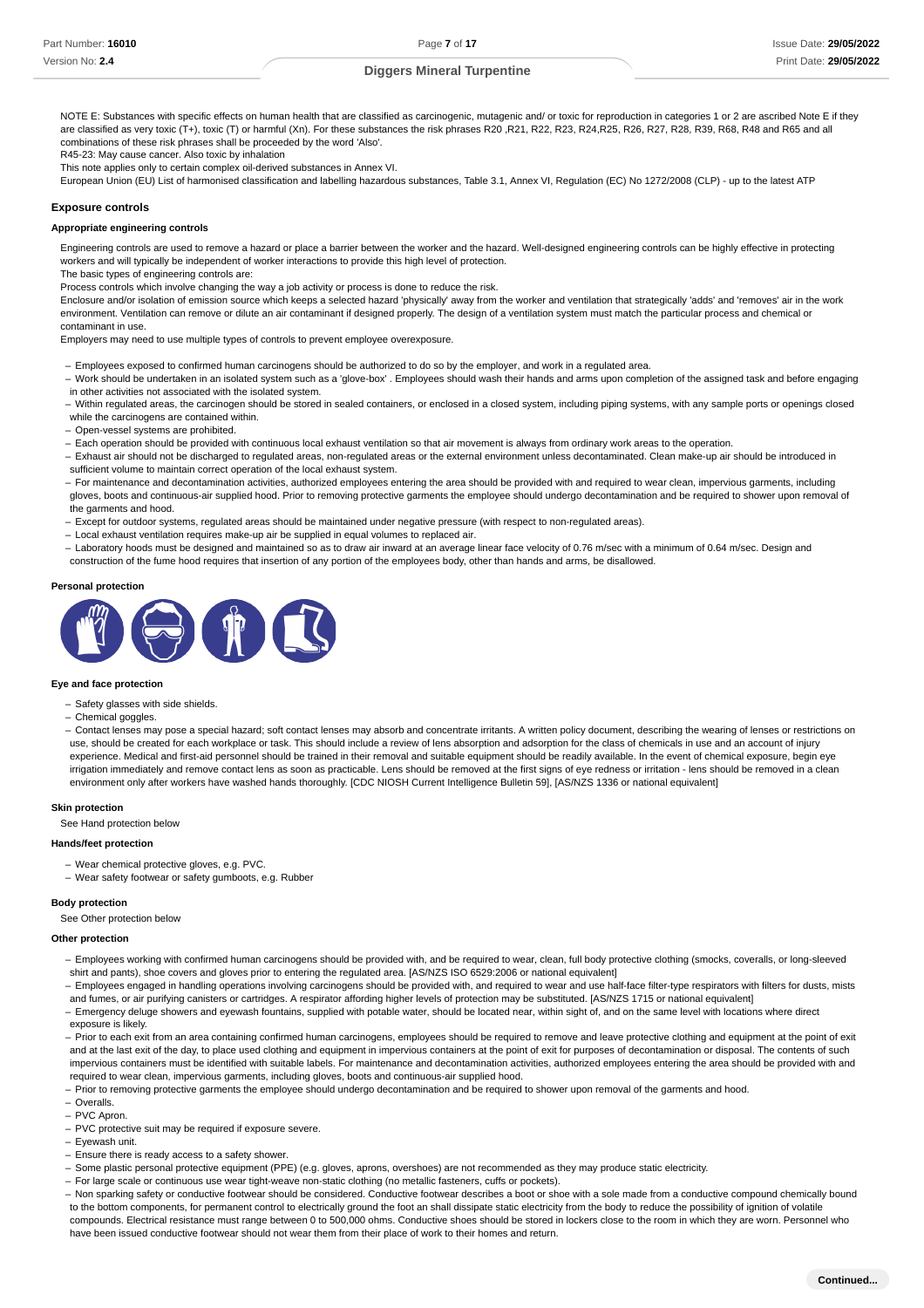# **SECTION 9 Physical and chemical properties**

### **Information on basic physical and chemical properties**

**Appearance**

**:**

Colourless/Pale yellow liquid

| <b>Physical state</b>                        | Liquid        | Relative density (Water = 1)            | 0.780-8.20    |
|----------------------------------------------|---------------|-----------------------------------------|---------------|
| Odour                                        | Not Available | Partition coefficient n-octanol / water | Not Available |
| Odour threshold                              | Not Available | Auto-ignition temperature (°C)          | 300           |
| pH (as supplied)                             | Not Available | <b>Decomposition temperature</b>        | Not Available |
| Melting point / freezing point (°C)          | Not Available | <b>Viscosity (cSt)</b>                  | Not Available |
| Initial boiling point and boiling range (°C) | 148-200       | Molecular weight (g/mol)                | Not Available |
| Flash point (°C)                             | 31            | <b>Taste</b>                            | Not Available |
| <b>Evaporation rate</b>                      | Not Available | <b>Explosive properties</b>             | Not Available |
| Flammability                                 | Flammable.    | <b>Oxidising properties</b>             | Not Available |
| Upper Explosive Limit (%)                    | 7.00          | Surface Tension (dyn/cm or mN/m)        | Not Available |
| Lower Explosive Limit (%)                    | $<$ 1         | <b>Volatile Component (%vol)</b>        | Not Available |
| Vapour pressure (kPa)                        | 0.5           | Gas group                               | Not Available |
| Solubility in water                          | Immiscible    | pH as a solution (Not Available%)       | Not Available |
| Vapour density (Air = 1)                     | 4.35          | VOC g/L                                 | Not Available |

# **SECTION 10 Stability and reactivity**

#### **: Reactivity**

See section 7

#### **: Chemical stability**

- Unstable in the presence of incompatible materials.

- Product is considered stable.

- Hazardous polymerisation will not occur.

#### **: Possibility of hazardous reactions**

See section 7

**: Conditions to avoid**

See section 7

#### **: Incompatible materials**

See section 7

**: Hazardous decomposition products**

See section 5

# **SECTION 11 Toxicological information**

### **Information on toxicological effects**

#### **Inhaled**

Evidence shows, or practical experience predicts, that the material produces irritation of the respiratory system, in a substantial number of individuals, following inhalation. In contrast to most organs, the lung is able to respond to a chemical insult by first removing or neutralising the irritant and then repairing the damage. The repair process, which initially evolved to protect mammalian lungs from foreign matter and antigens, may however, produce further lung damage resulting in the impairment of gas exchange, the primary function of the lungs. Respiratory tract irritation often results in an inflammatory response involving the recruitment and activation of many cell types, mainly derived from the vascular system. Inhalation of vapours may cause drowsiness and dizziness. This may be accompanied by narcosis, reduced alertness, loss of reflexes, lack of coordination and vertigo. Inhalation hazard is increased at higher temperatures.

High inhaled concentrations of mixed hydrocarbons may produce narcosis characterised by nausea, vomiting and lightheadedness. Inhalation of aerosols may produce severe pulmonary oedema, pneumonitis and pulmonary haemorrhage. Inhalation of petroleum hydrocarbons consisting substantially of low molecular weight species (typically C2-C12) may produce irritation of mucous membranes, incoordination, giddiness, nausea, vertigo, confusion, headache, appetite loss, drowsiness, tremors and anaesthetic stupor. Massive exposures may produce central nervous system depression with sudden collapse and deep coma; fatalities have been recorded. Irritation of the brain and/or apnoeic anoxia may produce convulsions. Although recovery following overexposure is generally complete, cerebral micro-haemorrhage of focal post-inflammatory scarring may produce epileptiform seizures some months after the exposure. Pulmonary episodes may include chemical pneumonitis with oedema and haemorrhage. The lighter hydrocarbons may produce kidney and neurotoxic effects. Pulmonary irritancy increases with carbon chain length for paraffins and olefins. Alkenes produce pulmonary oedema at high concentrations. Liquid paraffins may produce anaesthesia and depressant actions leading to weakness, dizziness, slow and shallow respiration, unconsciousness, convulsions and death. C5-7 paraffins may also produce polyneuropathy. Aromatic hydrocarbons accumulate in lipid rich tissues (typically the brain, spinal cord and peripheral nerves) and may produce functional impairment manifested by nonspecific symptoms such as nausea, weakness, fatigue and vertigo; severe exposures may produce inebriation or unconsciousness. Many of the petroleum hydrocarbons are cardiac sensitisers and may cause ventricular fibrillations.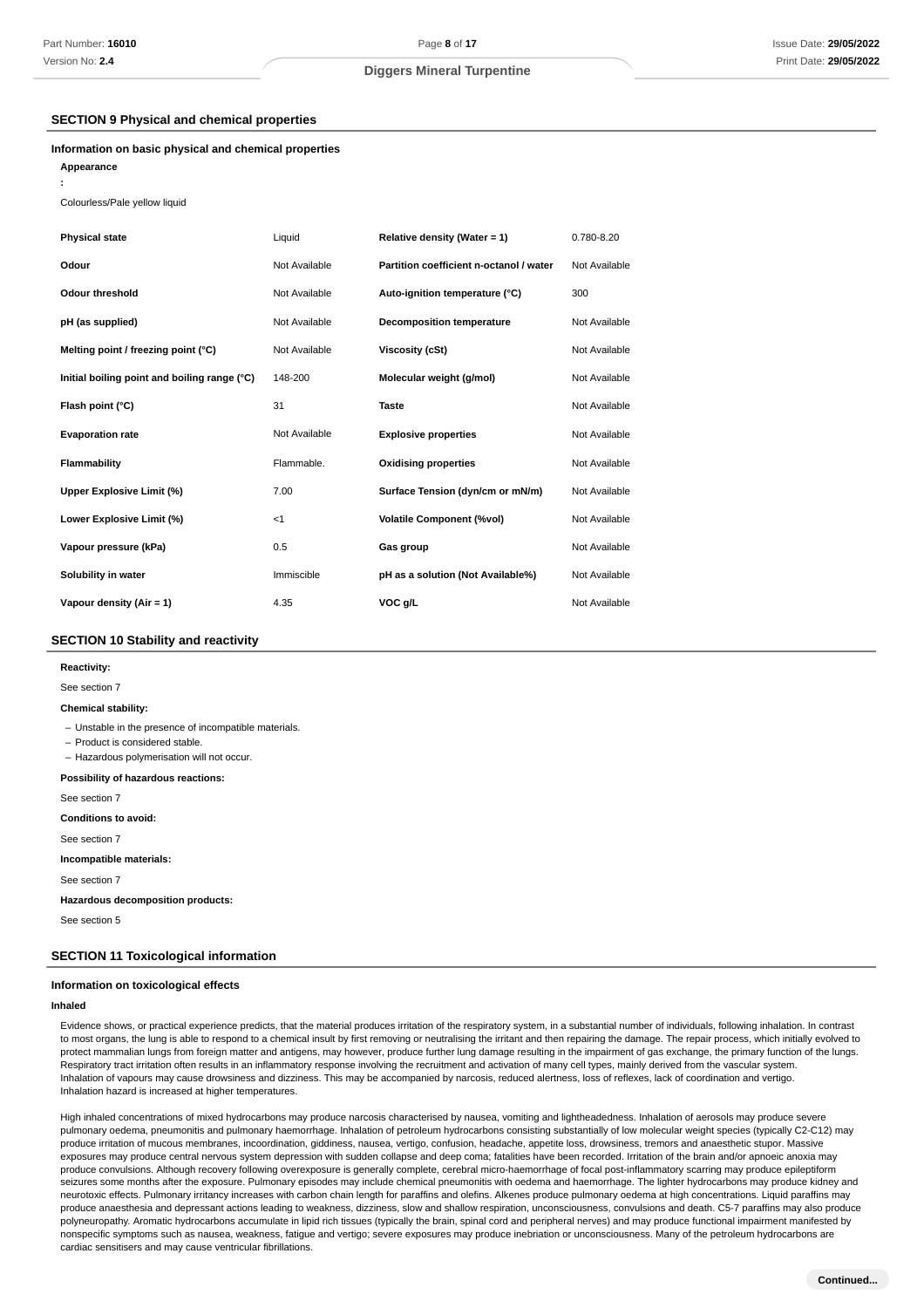Central nervous system (CNS) depression may include nonspecific discomfort, symptoms of giddiness, headache, dizziness, nausea, anaesthetic effects, slowed reaction time, slurred speech and may progress to unconsciousness. Serious poisonings may result in respiratory depression and may be fatal.

A significant number of individuals exposed to mixed trimethylbenzenes complained of nervousness, tension, anxiety and asthmatic bronchitis. Peripheral blood showed a tendency to hypochromic anaemia and a deviation from normal in coagulability of the blood. Hydrocarbon concentrations ranged from 10 to 60 ppm. Contamination of the mixture with benzene may have been responsible for the blood dyscrasias.

High concentrations of mesitylene vapour (5000 to 9000 ppm) caused central nervous system depression in mice. Similar exposures of pseudocumene also produced evidence of CNS involvement.

Acute effects from inhalation of high concentrations of vapour are pulmonary irritation, including coughing, with nausea; central nervous system depression - characterised by headache and dizziness, increased reaction time, fatigue and loss of co-ordination

Exposure to white spirit, in a controlled inhalation study using volunteers either at rest or during exercise, (1000 or 2500 mg/m3 for 30 minutes) produced a linear relationship between alveolar and arterial concentrations of the individual solvent components. Pulmonary absorption of the aliphatics ranged from 46-59%, whilst that of aromatic ranged from 58-70%. Although systemic absorption was greater during exercise, the proportion of circulating aliphatic to aromatic components decreased with increased activity. Exposure to 2500 - 5000 mg/m3 produces nausea and vertigo.

The acute toxicity of inhaled alkylbenzene is best described by central nervous system depression. These compounds may also act as general anaesthetics. Whole body symptoms of poisoning include light-headedness, nervousness, apprehension, a feeling of well-being, confusion, dizziness, drowsiness, ringing in the ears, blurred or double vision, vomiting and sensations of heat, cold or numbness, twitching, tremors, convulsions, unconsciousness, depression of breathing, and arrest. Heart stoppage may result from cardiovascular collapse. A slow heart rate and low blood pressure may also occur.

Alkylbenzenes are not generally toxic except at high levels of exposure. Their breakdown products have low toxicity and are easily eliminated from the body.

### **Ingestion**

Swallowing of the liquid may cause aspiration of vomit into the lungs with the risk of haemorrhaging, pulmonary oedema, progressing to chemical pneumonitis; serious consequences may result.

Signs and symptoms of chemical (aspiration) pneumonitis may include coughing, gasping, choking, burning of the mouth, difficult breathing, and bluish coloured skin (cyanosis). The material has NOT been classified by EC Directives or other classification systems as 'harmful by ingestion'. This is because of the lack of corroborating animal or human evidence. The material may still be damaging to the health of the individual, following ingestion, especially where pre-existing organ (e.g liver, kidney) damage is evident. Present definitions of harmful or toxic substances are generally based on doses producing mortality rather than those producing morbidity (disease, ill-health). Gastrointestinal tract discomfort may produce nausea and vomiting. In an occupational setting however, ingestion of insignificant quantities is not thought to be cause for concern.

Ingestion of petroleum hydrocarbons may produce irritation of the pharynx, oesophagus, stomach and small intestine with oedema and mucosal ulceration resulting; symptoms include a burning sensation in the mouth and throat. Large amounts may produce narcosis with nausea and vomiting, weakness or dizziness, slow and shallow respiration, swelling of the abdomen, unconsciousness and convulsions. Myocardial injury may produce arrhythmias, ventricular fibrillation and electrocardiographic changes. Central nervous system depression may also occur. Light aromatic hydrocarbons produce a warm, sharp, tingling sensation on contact with taste buds and may anaesthetise the tongue. Aspiration into the lungs may produce coughing, gagging and a chemical pneumonitis with pulmonary oedema and haemorrhage.

### **Skin Contact**

Repeated exposure may cause skin cracking, flaking or drying following normal handling and use.

Open cuts, abraded or irritated skin should not be exposed to this material

Entry into the blood-stream through, for example, cuts, abrasions, puncture wounds or lesions, may produce systemic injury with harmful effects. Examine the skin prior to the use of the material and ensure that any external damage is suitably protected.

The liquid may be miscible with fats or oils and may degrease the skin, producing a skin reaction described as non-allergic contact dermatitis. The material is unlikely to produce an irritant dermatitis as described in EC Directives .

The material may accentuate any pre-existing dermatitis condition

Skin contact with the material may be harmful; systemic effects may result following absorption.

Aromatic hydrocarbons may produce skin irritation, vasodilation with erythema and changes in endothelial cell permeability. Systemic intoxication, resulting from contact with the light aromatics, is unlikely due to the slow rate of permeation. Branching of the side chain appears to increase percutaneous absorption.

The material produces moderate skin irritation; evidence exists, or practical experience predicts, that the material either

- produces moderate inflammation of the skin in a substantial number of individuals following direct contact, and/or

- produces significant, but moderate, inflammation when applied to the healthy intact skin of animals (for up to four hours), such inflammation being present twenty-four hours or more after the end of the exposure period.

Skin irritation may also be present after prolonged or repeated exposure; this may result in a form of contact dermatitis (nonallergic). The dermatitis is often characterised by skin redness (erythema) and swelling (oedema) which may progress to blistering (vesiculation), scaling and thickening of the epidermis. At the microscopic level there may be intercellular oedema of the spongy layer of the skin (spongiosis) and intracellular oedema of the epidermis.

### **Eye**

Petroleum hydrocarbons may produce pain after direct contact with the eyes. Slight, but transient disturbances of the corneal epithelium may also result. The aromatic fraction may produce irritation and lachrymation.

The liquid produces a high level of eye discomfort and is capable of causing pain and severe conjunctivitis. Corneal injury may develop, with possible permanent impairment of vision, if not promptly and adequately treated.

Evidence exists, or practical experience predicts, that the material may cause severe eye irritation in a substantial number of individuals and/or may produce significant ocular lesions which are present twenty-four hours or more after instillation into the eye(s) of experimental animals. Eye contact may cause significant inflammation with pain. Corneal injury may occur; permanent impairment of vision may result unless treatment is prompt and adequate. Repeated or prolonged exposure to irritants may cause inflammation characterised by a temporary redness (similar to windburn) of the conjunctiva (conjunctivitis); temporary impairment of vision and/or other transient eye damage/ulceration may occur.

### **Chronic**

Long-term exposure to respiratory irritants may result in disease of the airways involving difficult breathing and related systemic problems.

On the basis, primarily, of animal experiments, the material may be regarded as carcinogenic to humans. There is sufficient evidence to provide a strong presumption that human exposure to the material may result in cancer on the basis of:

- appropriate long-term animal studies

- other relevant information

There is sufficient evidence to provide a strong presumption that human exposure to the material may produce heritable genetic damage.

There is sufficient evidence to provide a strong presumption that human exposure to the material may result in the development of heritable genetic damage, generally on the basis of - appropriate animal studies,

- other relevant information

Prolonged or repeated skin contact may cause drying with cracking, irritation and possible dermatitis following.

Limited evidence suggests that repeated or long-term occupational exposure may produce cumulative health effects involving organs or biochemical systems.

Repeated or prolonged exposure to mixed hydrocarbons may produce narcosis with dizziness, weakness, irritability, concentration and/or memory loss, tremor in the fingers and tongue, vertigo, olfactory disorders, constriction of visual field, paraesthesias of the extremities, weight loss and anaemia and degenerative changes in the liver and kidney. Chronic exposure by petroleum workers, to the lighter hydrocarbons, has been associated with visual disturbances, damage to the central nervous system, peripheral neuropathies (including numbness and paraesthesias), psychological and neurophysiological deficits, bone marrow toxicities (including hypoplasia possibly due to benzene) and hepatic and renal involvement. Chronic dermal exposure to petroleum hydrocarbons may result in defatting which produces localised dermatoses. Surface cracking and erosion may also increase susceptibility to infection by microorganisms. One epidemiological study of petroleum refinery workers has reported elevations in standard mortality ratios for skin cancer along with a dose-response relationship indicating an association between routine workplace exposure to petroleum or one of its constituents and skin cancer, particularly melanoma. Other studies have been unable to confirm this finding.

Hydrocarbon solvents are liquid hydrocarbon fractions derived from petroleum processing streams, containing only carbon and hydrogen atoms, with carbon numbers ranging from approximately C5-C20 and boiling between approximately 35-370 deg C. Many of the hydrocarbon solvents have complex and variable compositions with constituents of 4 types, alkanes (normal paraffins, isoparaffins, and cycloparaffins) and aromatics (primarily alkylated one- and two-ring species). Despite the compositional complexity, most hydrocarbon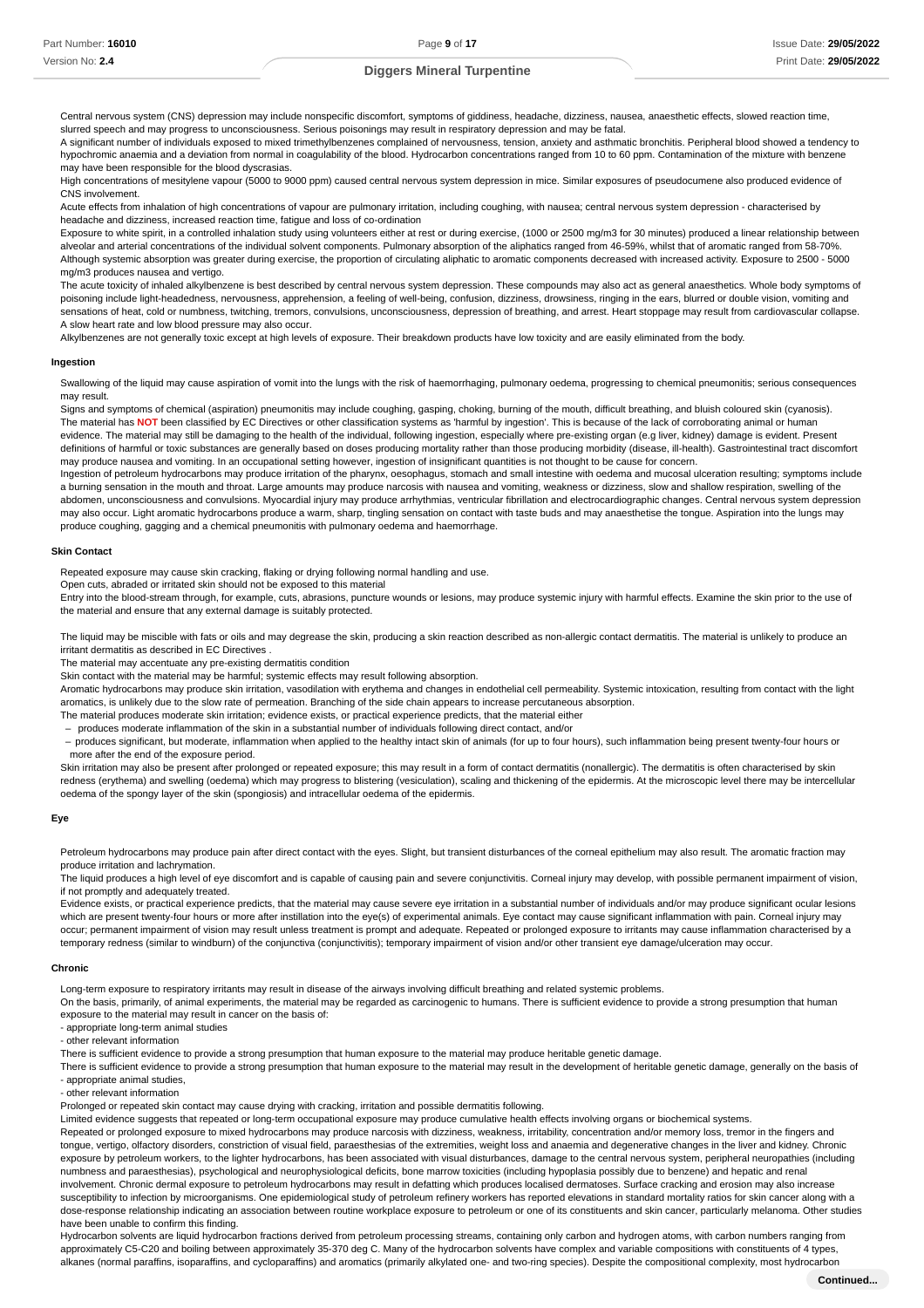solvent constituents have similar toxicological properties, and the overall toxicological hazards can be characterized in generic terms. Hydrocarbon solvents can cause chemical pneumonitis if aspirated into the lung, and those that are volatile can cause acute CNS effects and/or ocular and respiratory irritation at exposure levels exceeding occupational recommendations. Otherwise, there are few toxicologically important effects. The exceptions, n-hexane and naphthalene, have unique toxicological properties

### Animal studies:

No deaths or treatment related signs of toxicity were observed in rats exposed to light alkylate naphtha (paraffinic hydrocarbons) at concentrations of 668, 2220 and 6646 ppm for 6 hrs/day, 5 days/wk for 13 weeks. Increased liver weights and kidney toxicity (male rats) was observed in high dose animals. Exposure to pregnant rats at concentrations of 137, 3425 and 6850 ppm did not adversely affect reproduction or cause maternal or foetal toxicity. Lifetime skin painting studies in mice with similar naphthas have shown weak or no carcinogenic activity following prolonged and repeated exposure. Similar

naphthas/distillates, when tested at nonirritating dose levels, did not show any significant carcinogenic activity indicating that this tumorigenic response is likely related to chronic irritation and not to dose. The mutagenic potential of naphthas has been reported to be largely negative in a variety of mutagenicity tests. The exact relationship between these results and human health is not known. Some components of this product have been shown to produce a species specific, sex hormonal dependent kidney lesion in male rats from repeated oral or inhalation exposure. Subsequent research has shown that the kidney damage develops via the formation of a alpha-2u-globulin, a mechanism unique to the male rat. Humans do not form alpha-2u-globulin, therefore, the kidney effects resulting from this mechanism are not relevant in human.

Follicular dermatitis may develop rapidly on repeated immersion of the hands and forearms in white spirits. A Belgian report, produced in 1958, described sub-chronic toxicity amongst workers exposed to white spirit (83% paraffins, 17% aromatics) over a 4 month period. These workers complained of nausea and vomiting and one developed aplastic anaemia; bone marrow depression was confirmed. This employee died several months later as a result of septicaemia. Bone marrow depression, associated with human exposure, might be explained by the presence of myelotoxic compounds, the most notable being benzene.

Chronic exposure to benzene may cause headache, fatigue, loss of appetite and lassitude with incipient blood effects including anaemia and blood changes. Benzene is a myelotoxicant known to suppress bone- marrow cell proliferation and to induce haematologic disorders in humans and animals. Signs of benzene-induced aplastic anaemia include suppression of leukocytes (leukopenia), red cells (anaemia), platelets (thrombocytopenia) or all three cell types (pancytopenia). Classic symptoms include weakness, purpura, and haemorrhage. The most significant toxic effect is insidious and often reversible injury to the blood forming tissue. Leukaemia may develop. Occupational exposures have shown a relationship between exposure to benzene and production of myelogenous leukaemia. There may also be a relationship between benzene exposure and the production of lymphoma and multiple myeloma. In chronic exposure, workers exhibit signs of central nervous system lesions and impairment of hearing.

Benzene haemotoxicity and leukaemogenicity involve metabolism, growth factor regulation, oxidative stress, DNA damage, cell regulation, and apoptosis. (Yoon et al Environmental Health Perspectives, 111, pp 1411-1420, 2003)

| <b>Diggers Mineral Turpentine</b>           | <b>TOXICITY</b> | <b>IRRITATION</b>                                   |                                                      |  |
|---------------------------------------------|-----------------|-----------------------------------------------------|------------------------------------------------------|--|
|                                             | Not Available   | Not Available                                       |                                                      |  |
|                                             |                 |                                                     |                                                      |  |
|                                             | <b>TOXICITY</b> |                                                     | <b>IRRITATION</b>                                    |  |
| naphtha petroleum, light aromatic solvent   |                 | Dermal (rabbit) LD50: >1900 mg/kg <sup>[1]</sup>    | Eye: no adverse effect observed (not irritating)[1]  |  |
|                                             |                 | Inhalation(Rat) LC50; $>4.42$ mg/L4h <sup>[1]</sup> | Skin: adverse effect observed (irritating)[1]        |  |
|                                             |                 | Oral (Rat) LD50; >4500 mg/kg[1]                     |                                                      |  |
|                                             |                 |                                                     |                                                      |  |
|                                             | <b>TOXICITY</b> |                                                     | <b>IRRITATION</b>                                    |  |
|                                             |                 | Dermal (rabbit) LD50: >1900 mg/kg <sup>[1]</sup>    | Eye: no adverse effect observed (not irritating)[1]  |  |
| naphtha petroleum, heavy, hydrodesulfurised |                 | Inhalation(Rat) LC50; $>1.58$ mg/l4h <sup>[1]</sup> | Skin: adverse effect observed (irritating)[1]        |  |
|                                             |                 | Oral (Rat) LD50; >4500 mg/kg[1]                     | Skin: no adverse effect observed (not irritating)[1] |  |
|                                             |                 |                                                     |                                                      |  |
|                                             | <b>TOXICITY</b> |                                                     | <b>IRRITATION</b>                                    |  |
|                                             |                 | dermal (mouse) LD50: 48 mg/kg <sup>[2]</sup>        | Eye (rabbit): 2 mg/24h - SEVERE                      |  |
| benzene                                     |                 | Inhalation(Rat) LC50; 43.767 mg/L4h <sup>[1]</sup>  | Eye: adverse effect observed (irritating)[1]         |  |
|                                             |                 | Oral (Rat) LD50; 930 mg/kg <sup>[2]</sup>           | SKIN (rabbit):20 mg/24h - moderate                   |  |
|                                             |                 |                                                     | Skin: adverse effect observed (irritating)[1]        |  |

Legend: 1. Value obtained from Europe ECHA Registered Substances - Acute toxicity 2.\* Value obtained from manufacturer's SDS. Unless otherwise specified data extracted from RTECS - Register of Toxic Effect of chemical Substances

### **NAPHTHA PETROLEUM, LIGHT AROMATIC SOLVENT**

\* [Devoe] .

# **NAPHTHA PETROLEUM, HEAVY, HYDRODESULFURISED**

No significant acute toxicological data identified in literature search.

# **BENZENE**

Inhalation (man) TCLo: 150 ppm/1y - I

The material may cause skin irritation after prolonged or repeated exposure and may produce a contact dermatitis (nonallergic). This form of dermatitis is often characterised by skin redness (erythema) and swelling the epidermis. Histologically there may be intercellular oedema of the spongy layer (spongiosis) and intracellular oedema of the epidermis.

**WARNING:** This substance has been classified by the IARC as Group 1: **CARCINOGENIC TO HUMANS**.

### **Diggers Mineral Turpentine & NAPHTHA PETROLEUM, LIGHT AROMATIC SOLVENT**

Asthma-like symptoms may continue for months or even years after exposure to the material ends. This may be due to a non-allergic condition known as reactive airways dysfunction syndrome (RADS) which can occur after exposure to high levels of highly irritating compound. Main criteria for diagnosing RADS include the absence of previous airways disease in a non-atopic individual, with sudden onset of persistent asthma-like symptoms within minutes to hours of a documented exposure to the irritant. Other criteria for diagnosis of RADS include a reversible airflow pattern on lung function tests, moderate to severe bronchial hyperreactivity on methacholine challenge testing, and the lack of minimal lymphocytic inflammation, without eosinophilia. RADS (or asthma) following an irritating inhalation is an infrequent disorder with rates related to the concentration of and duration of exposure to the irritating substance. On the other hand, industrial bronchitis is a disorder that occurs as a result of exposure due to high concentrations of irritating substance (often particles) and is completely reversible after exposure ceases. The disorder is characterized by difficulty breathing, cough and mucus production.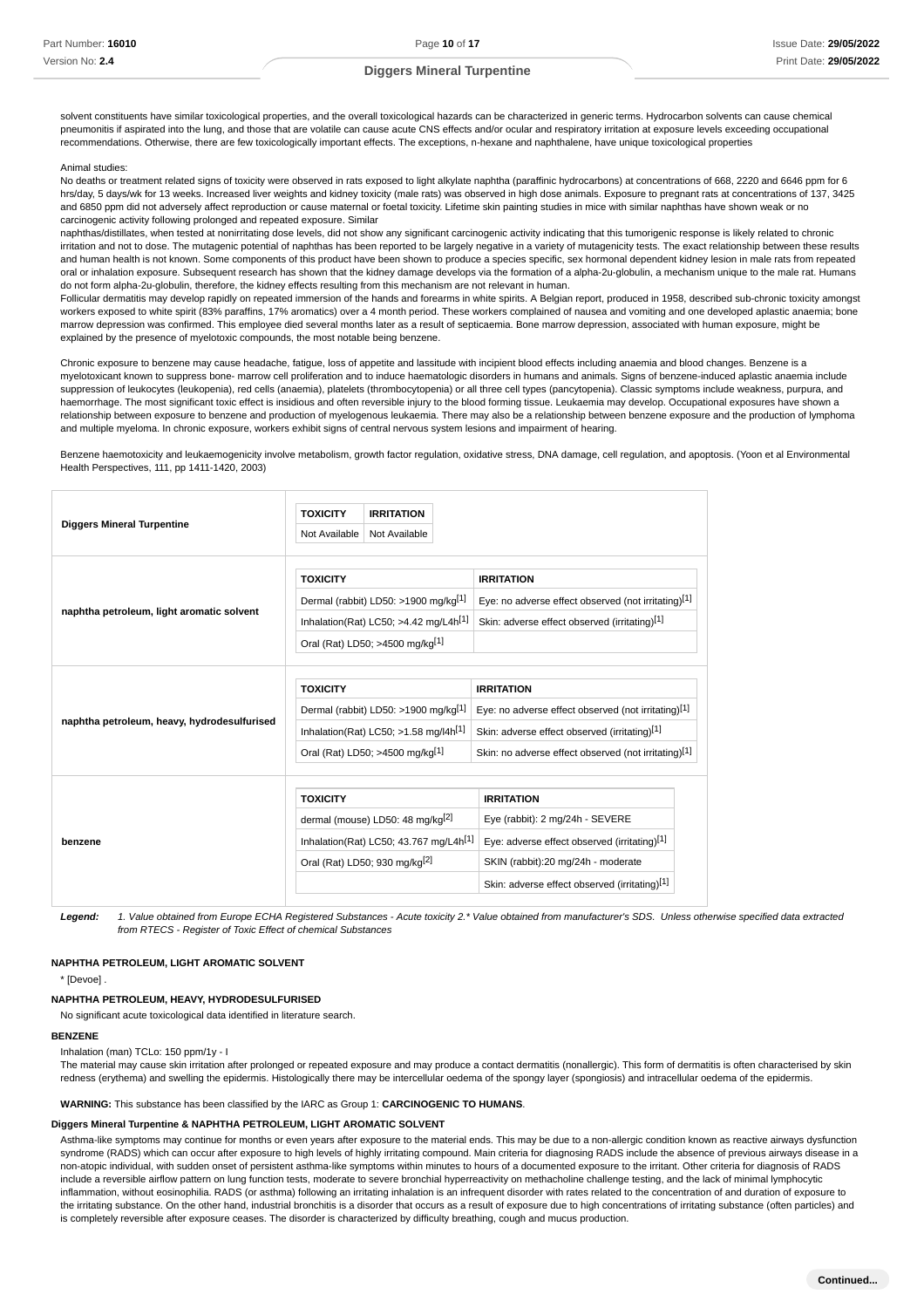### **Diggers Mineral Turpentine & BENZENE**

Data demonstrate that during inhalation exposure aromatic hydrocarbons undergo substantial partitioning into adipose tissues. Following cessation of exposure, the level of aromatic hydrocarbons in body fats rapidly declines. Thus, the aromatic hydrocarbons are unlikely to bioaccumulate in the body. Selective partitioning of the aromatic hydrocarbons into the non-adipose tissues is unlikely. No data is available regarding distribution following dermal absorption. However, distribution following this route of exposure is likely to resemble the pattern occurring with inhalation exposure.

Aromatics hydrocarbons may undergo several different Phase I dealkylation, hydroxylation and oxidation reactions which may or may not be followed by Phase II conjugation to glycine, sulfation or glucuronidation. However, the major predominant biotransformation pathway is typical of that of the alkylbenzenes and consists of: (1) oxidation of one of the alkyl groups to an alcohol moiety; (2) oxidation of the hydroxyl group to a carboxylic acid; (3) the carboxylic acid is then conjugated with glycine to form a hippuric acid. The minor metabolites can be expected to consist of a complex mixture of isomeric triphenols, the sulfate and glucuronide conjugates of dimethylbenzyl alcohols, dimethylbenzoic acids and dimethylhippuric acids. Consistent with the low propensity for bioaccumulation of aromatic hydrocarbons, these substances are likely to be significant inducers of their own metabolism.

The predominant route of excretion of aromatic hydrocarbons following inhalation exposure involves either exhalation of the unmetabolized parent compound, or urinary excretion of its metabolites. When oral administration occurs, there is little exhalation of unmetabolized these hydrocarbons, presumably due to the first pass effect in the liver. Under these circumstances, urinary excretion of metabolites is the dominant route of excretion.

# **Diggers Mineral Turpentine & NAPHTHA PETROLEUM, HEAVY, HYDRODESULFURISED**

Studies indicate that normal, branched and cyclic paraffins are absorbed from the mammalian gastrointestinal tract and that the absorption of n-paraffins is inversely proportional to the carbon chain length,with little absorption above C30. With respect to the carbon chain lengths likely to be present in mineral oil, n-paraffins may be absorbed to a greater extent that iso- or cyclo-paraffins.

The major classes of hydrocarbons have been shown to be well absorbed by the gastrointestinal tract in various species. In many cases, the hydrophobic hydrocarbons are ingested in association with dietary lipids. The dependence of hydrocarbon absorption on concomitant triglyceride digestion and absorption,is known as the 'hydrocarbon continuum hypothesis', and asserts that a series of solubilising phases in the intestinal lumen, created by dietary triglycerides and their digestion products, afford hydrocarbons a route to the lipid phase of the intestinal absorptive cell (enterocyte) membrane. While some hydrocarbons may traverse the mucosal epithelium unmetabolised and appear as solutes in lipoprotein particles in intestinal lymph, there is evidence that most hydrocarbons partially separate from nutrient lipids and undergo metabolic transformation in the enterocyte. The enterocyte may play a major role in determining the proportion of an absorbed hydrocarbon that, by escaping initial biotransformation, becomes available for deposition in its unchanged form in peripheral tissues such as adipose tissue, or in the liver.

For petroleum: This product contains benzene, which can cause acute myeloid leukaemia, and n-hexane, which can be metabolized to compounds which are toxic to the nervous system. This product contains toluene, and animal studies suggest high concentrations of toluene lead to hearing loss. This product contains ethyl benzene and naphthalene, from which animal testing shows evidence of tumour formation.

Cancer-causing potential: Animal testing shows inhaling petroleum causes tumours of the liver and kidney; these are however not considered to be relevant in humans. Mutation-causing potential: Most studies involving gasoline have returned negative results regarding the potential to cause mutations, including all recent studies in living human subjects (such as in petrol service station attendants).

Reproductive toxicity: Animal studies show that high concentrations of toluene (>0.1%) can cause developmental effects such as lower birth weight and developmental toxicity to the nervous system of the foetus. Other studies show no adverse effects on the foetus.

Human effects: Prolonged or repeated contact may cause defatting of the skin which can lead to skin inflammation and may make the skin more susceptible to irritation and penetration by other materials.

Animal testing shows that exposure to gasoline over a lifetime can cause kidney cancer, but the relevance in humans is questionable.

### **Diggers Mineral Turpentine & NAPHTHA PETROLEUM, LIGHT AROMATIC SOLVENT & NAPHTHA PETROLEUM, HEAVY, HYDRODESULFURISED**

#### For trimethylbenzenes:

Absorption of 1,2,4-trimethylbenzene occurs after oral, inhalation, or dermal exposure. Occupationally, inhalation and dermal exposures are the most important routes of absorption although systemic intoxication from dermal absorption is not likely to occur due to the dermal irritation caused by the chemical prompting quick removal. Following oral administration of the chemical to rats, 62.6% of the dose was recovered as urinary metabolites indicating substantial absorption . 1,2,4-Trimethylbenzene is lipophilic and may accumulate in fat and fatty tissues. In the blood stream, approximately 85% of the chemical is bound to red blood cells Metabolism occurs by side-chain oxidation to form alcohols and carboxylic acids which are then conjugated with glucuronic acid, glycine, or sulfates for urinary excretion. After a single oral dose to rats of 1200 mg/kg, urinary metabolites consisted of approximately 43.2% glycine, 6.6% glucuronic, and 12.9% sulfuric acid conjugates . The two principle metabolites excreted by rabbits after oral administration of 438 mg/kg/day for 5 days were 2,4-dimethylbenzoic acid and 3,4-dimethylhippuric acid . The major routes of excretion of 1,2,4-trimethyl- benzene are exhalation of parent compound and elimination of urinary metabolites. Half-times for urinary metabolites were reported as 9.5 hours for glycine, 22.9 hours for glucuronide, and 37.6 hours for sulfuric acid conjugates.

Acute Toxicity Direct contact with liquid 1,2,4-trimethylbenzene is irritating to the skin and breathing the vapor is irritating to the respiratory tract causing pneumonitis. Breathing high concentrations of the chemical vapor causes headache, fatigue, and drowsiness. In humans liquid 1,2,4-trimethylbenzene is irritating to the skin and inhalation of vapor causes chemical pneumonitis . High concentrations of vapor (5000-9000 ppm) cause headache, fatigue, and drowsiness . The concentration of 5000 ppm is roughly equivalent to a total of 221 mg/kg assuming a 30 minute exposure period (see end note 1). 2. Animals - Mice exposed to 8130-9140 ppm 1,2,4-trimethylbenzene (no duration given) had loss of righting response and loss of reflexes Direct dermal contact with the chemical (no species given) causes vasodilation, erythema, and irritation (U.S. EPA). Seven of 10 rats died after an oral dose of 2.5 mL of a mixture of trimethylbenzenes in olive oil (average dose approximately 4.4 g/kg). Rats and mice were exposed by inhalation to a coal tar distillate containing about 70% 1,3,5- and 1,2,4-trimethylbenzene; no pathological changes were noted in either species after exposure to 1800-2000 ppm for up to 48 continuous hours, or in rats after 14 exposures of 8 hours each at the same exposure levels . No effects were reported for rats exposed to a mixture of trimethyl- benzenes at 1700 ppm for 10 to 21 days

**Neurotoxicity** 1,2,4-Trimethylbenzene depresses the central nervous system. Exposure to solvent mixtures containing the chemical causes headache, fatigue, nervousness, and drowsiness. Occupationally, workers exposed to a solvent containing 50% 1,2,4-trimethylbenzene had nervousness, headaches, drowsiness, and vertigo (U.S. EPA). Headache, fatigue, and drowsiness were reported for workers exposed (no dose given) to paint thinner containing 80% 1,2,4- and 1,3,5-trimethylbenzenes

Results of the developmental toxicity study indicate that the C9 fraction caused adverse neurological effects at the highest dose (1500 ppm) tested.

**Subchronic/Chronic Toxicity** Long-term exposure to solvents containing 1,2,4-trimethylbenzene may cause nervousness, tension, and bronchitis. Painters that worked for several years with a solvent containing 50% 1,2,4- and 30% 1,3,5-trimethylbenzene showed nervousness, tension and anxiety, asthmatic bronchitis, anemia, and alterations in blood clotting; haematological effects may have been due to trace amounts of benzene

Rats given 1,2,4-trimethylbenzene orally at doses of 0.5 or 2.0 g/kg/day, 5 days/week for 4 weeks. All rats exposed to the high dose died and 1 rat in the low dose died (no times given); no other effects were reported. Rats exposed by inhalation to 1700 ppm of a trimethylbenzene isomeric mixture for 4 months had decreased weight gain, lymphopenia and neutrophilia .

Genotoxicity: Results of mutagenicity testing, indicate that the C9 fraction does not induce gene mutations in prokaryotes (Salmonella tymphimurium/mammalian microsome assay); or in mammalian cells in culture (in Chinese hamster ovary cells with and without activation). The C9 fraction does not does not induce chromosome mutations in Chinese hamster ovary cells with and without activation; does not induce chromosome aberrations in the bone marrow of Sprague-Dawley rats exposed by inhalation (6 hours/day for 5 days); and does not induce sister chromatid exchange in Chinese hamster ovary cells with and without activation.

Developmental/Reproductive Toxicity: A three-generation reproductive study on the C9 fraction was conducted CD rats (30/sex/group) were exposed by inhalation to the C9 fraction at concentrations of 0, 100, 500, or 1500 ppm (0, 100, 500, or 1500 mg/kg/day) for 6 hours/day, 5 days/week. There was evidence of parental and reproductive toxicity at all dose levels. Indicators of parental toxicity included reduced body weights, increased salivation, hunched posture, aggressive behavior, and death, Indicators of adverse reproductive system effects included reduced litter size and reduced pup body weight. The LOEL was 100 ppm; a no-observed-effect level was not established Developmental toxicity, including possible develop- mental neurotoxicity, was evident in rats in a 3-generation reproductive study

No effects on fecundity or fertility occurred in rats treated dermally with up to 0.3 mL/rat/day of a mixture of trimethyl- benzenes, 4-6 hours/day, 5 days/week over one generation

# **NAPHTHA PETROLEUM, LIGHT AROMATIC SOLVENT & NAPHTHA PETROLEUM, HEAVY, HYDRODESULFURISED**

For C9 aromatics (typically trimethylbenzenes - TMBs)

#### Acute Toxicity

Acute toxicity studies (oral, dermal and inhalation routes of exposure) have been conducted in rats using various solvent products containing predominantly mixed C9 aromatic hydrocarbons (CAS RN 64742-95-6). Inhalation LC50 s range from 6,000 to 10,000 mg/m 3 for C9 aromatic naphtha and 18,000 to 24,000 mg/m3 for 1,2,4 and 1,3,5-TMB, respectively. A rat oral LD50 reported for 1,2,4-TMB is 5 grams/kg bw and a rat dermal LD50 for the C9 aromatic naphtha is >4 ml/kg bw. These data indicate that C9 aromatic solvents show that LD50/LC50 values are greater than limit doses for acute toxicity studies established under OECD test guidelines. Irritation and Sensitization

Several irritation studies, including skin, eye, and lung/respiratory system, have been conducted on members of the category. The results indicate that C9 aromatic hydrocarbon solvents are mildly to moderately irritating to the skin, minimally irritating to the eye, and have the potential to irritate the respiratory tract and cause depression of respiratory rates in mice. Respiratory irritation is a key endpoint in the current occupational exposure limits established for C9 aromatic hydrocarbon solvents and trimethylbenzenes. No evidence of skin sensitization was identified.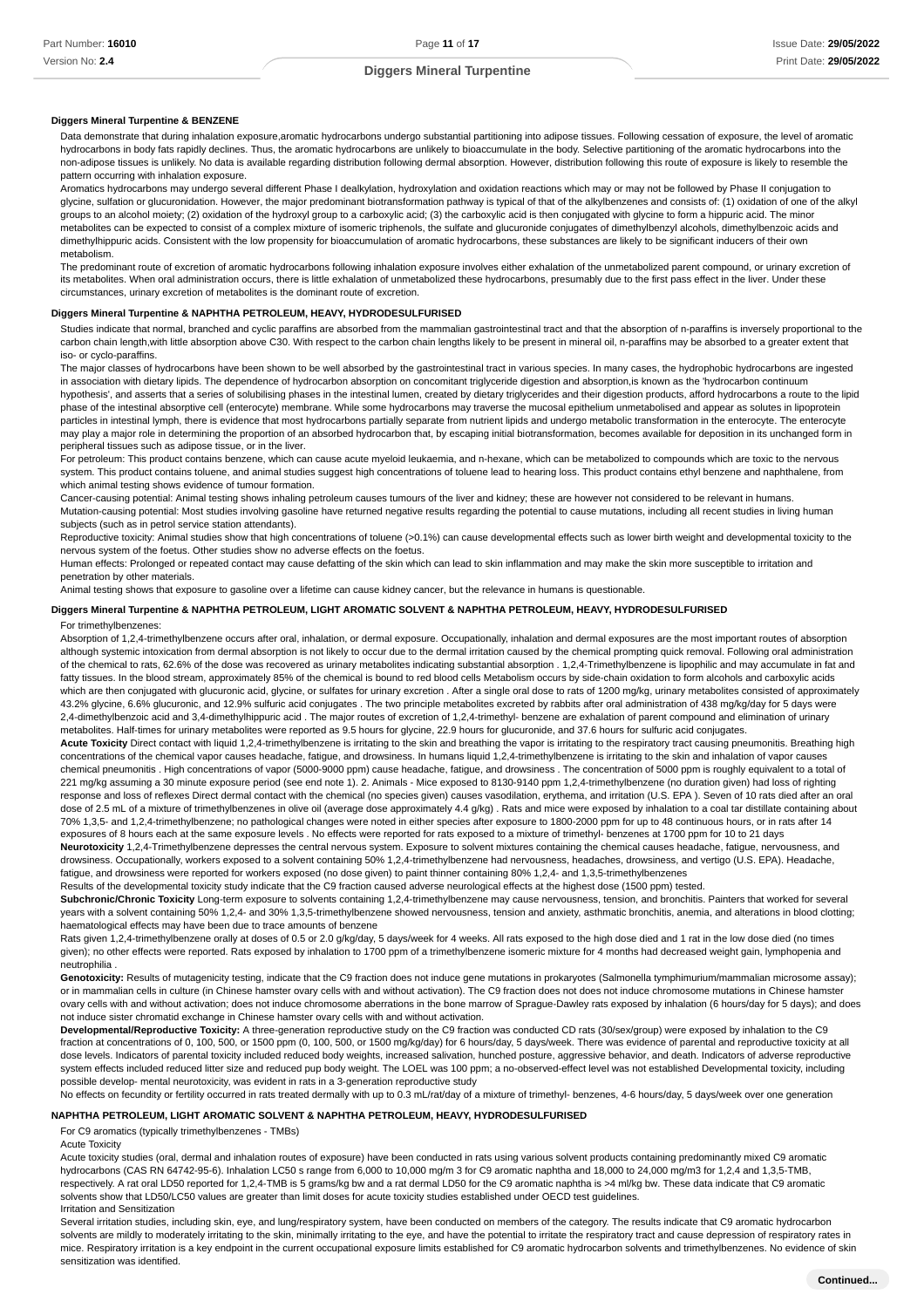# Repeated Dose Toxicity

Inhalation: The results from a subchronic (3 month) neurotoxicity study and a one-year chronic study (6 hr/day, 5 days/week) indicate that effects from inhalation exposure to C9 Aromatic Hydrocarbon Solvents on systemic toxicity are slight. A battery of neurotoxicity and neurobehavioral endpoints were evaluated in the 3-month inhalation study on C9 aromatic naphtha tested at concentrations of 0, 101, 452, or 1320 ppm (0, 500, 2,220, or 6,500 mg/m3). In this study, other than a transient weight reduction in the high exposure group (not statistically significant at termination of exposures), no effects were reported on neuropathology or neuro/behavioral parameters. The NOAEL for systemic and/or neurotoxicity was 6,500 mg/m3, the highest concentration tested. In an inhalation study of a commercial blend, rats were exposed to C9 aromatic naphtha concentrations of 0, 96, 198, or 373 ppm (0, 470, 970, 1830 mg/m3) for 6 hr/day, 5 days/week, for 12 months. Liver and kidney weights were increased in the high exposure group but no accompanying histopathology was observed in these organs.

The NOAEL was considered to be the high exposure level of 373 ppm, or 1830 mg/m3. In two subchronic rat inhalation studies, both of three months duration, rats were exposed to the individual TMB isomers (1,2,4-and 1,3,5-) to nominal concentrations of 0, 25, 100, or 250 ppm (0, 123, 492, or 1230 mg/m3). Respiratory irritation was observed at 492 (100 ppm) and 1230 mg/m3 (250 ppm) and no systemic toxicity was observed in either study. For both pure isomers, the NOELs are 25 ppm or 123 mg/m3 for respiratory irritation and 250 ppm or 1230 mg/m3 for systemic effects.

Oral: The C9 aromatic naphtha has not been tested via the oral route of exposure. Individual TMB isomers have been evaluated in a series of repeated-dose oral studies ranging from 14 days to 3 months over a wide range of doses. The effects observed in these studies included increased liver and kidney weights, changes in blood chemistry, increased salivation, and decreased weight gain at higher doses. Organ weight changes appeared to be adaptive as they were not accompanied by histopathological effects. Blood changes appeared sporadic and without pattern. One study reported hyaline droplet nephropathy in male rats at the highest dose (1000 mg/kg bw-day), an effect that is often associated with alpha-2mu-globulin-induced nephropathy and not considered relevant to humans. The doses at which effects were detected were 100 mg/kg-bw day or above (an exception was the pilot 14 day oral study - LOAEL 150 mg/kg bw-day - but the follow up three month study had a LOAEL of 600 mg/kg/bw-day with a NOAEL of 200 mg/kg bw-day). Since effects generally were not severe and could be considered adaptive or spurious, oral exposure does not appear to pose a high toxicity hazard for pure trimethylbenzene isomers. Mutagenicity

In vitro genotoxicity testing of a variety of C9 aromatics has been conducted in both bacterial and mammalian cells. In vitro point mutation tests were conducted with Salmonella typhimurium and Escherichia coli bacterial strains, as well as with cultured mammalian cells such as the Chinese hamster cell ovary cells (HGPRT assay) with and without metabolic activation. In addition, several types of in vitro chromosomal aberration tests have been performed (chromosome aberration frequency in Chinese hamster ovary and lung cells, sister chromatid exchange in CHO cells). Results were negative both with and without metabolic activation for all category members. For the supporting chemical 1,2,3-TMB, a single in vitro chromosome aberration test was weakly positive. In in vivo bone marrow cytogenetics test, rats were exposed to C9 aromatic naphtha at concentrations of 0, 153, 471, or 1540 ppm (0, 750, 2,310, or 7,560 mg/m3) 6 hr/day, for 5 days. No evidence of in vivo somatic cell genotoxicity was detected. Based on the cumulative results of these assays, genetic toxicity is unlikely for substances in the C9 Aromatic Hydrocarbon Solvents Category

### Reproductive and Developmental Toxicity

Results from the three-generation reproduction inhalation study in rats indicate limited effects from C9 aromatic naphtha. In each of three generations (F0, F1 and F2), rats were exposed to High Flash Aromatic Naphtha (CAS RN 64742-95-6) via whole body inhalation at target concentrations of 0, 100, 500, or 1500 ppm (actual mean concentrations throughout the full study period were 0, 103, 495, or 1480 ppm, equivalent to 0, 505, 2430, or 7265 mg/m3 , respectively). In each generation, both sexes were exposed for 10 weeks prior to and two weeks during mating for 6 hrs/day, 5 days/wks. Female rats in the F0, F1, and F2 generation were then exposed during gestation days 0-20 and lactation days 5-21 for 6 hrs/day, 7 days/wk. The age at exposure initiation differed among generations; F0 rats were exposed starting at 9 weeks of age, F1 exposure began at 5-7 weeks, and F2 exposure began at postnatal day (PND) 22. In the F0 and F1 parental generations, 30 rats/sex/group were exposed and mated. However, in the F2 generation, 40/sex/group were initially exposed due to concerns for toxicity, and 30/sex/group were randomly selected for mating, except that all survivors were used at 1480 ppm. F3 litters were not exposed directly and were sacrificed on lactation day 21.

#### Systemic Effects on Parental Generations:

The F0 males showed statistically and biologically significantly decreased mean body weight by ~15% at 1480 ppm when compared with controls. Seven females died or were sacrificed in extremis at 1480 ppm. The F0 female rats in the 495 ppm exposed group had a 13% decrease in body weight gain when adjusted for initial body weight when compared to controls. The F1 parents at 1480 ppm had statistically significantly decreased mean body weights (by ~13% (females) and 22% (males)), and locomotor activity. F1 parents at 1480 ppm had increased ataxia and mortality (six females). Most F2 parents (70/80) exposed to 1480 ppm died within the first week. The remaining animals survived throughout the rest of the exposure period. At week 4 and continuing through the study, F2 parents at 1480 ppm had statistically significant mean body weights much lower than controls (~33% for males; ~28% for females); body weights at 495 ppm were also reduced significantly (by 13% in males and 15% in females). The male rats in the 495 ppm exposed group had a 12% decrease in body weight gain when adjusted for initial body weight when compared to controls. Based on reduced body weight observed, the overall systemic toxicity LOAEC is 495 ppm (2430 mg/m3).

Reproductive Toxicity-Effects on Parental Generations: There were no pathological changes noted in the reproductive organs of any animal of the F0, F1, or F2 generation. No effects were reported on sperm morphology, gestational period, number of implantation sites, or post-implantation loss in any generation. Also, there were no statistically or biologically significant differences in any of the reproductive parameters, including: number of mated females, copulatory index, copulatory interval, number of females delivering a litter, number of females delivering a live litter, or male fertility in the F0 or in the F2 generation. Male fertility was statistically significantly reduced at 1480 ppm in the F1 rats. However, male fertility was not affected in the F0 or in the F2 generations; therefore, the biological significance of this change is unknown and may or may not be attributed to the test substance. No reproductive effects were observed in the F0 or F1 dams exposed to 1480 ppm (7265 mg/m3). Due to excessive mortality at the highest concentration (1480 ppm, only six dams available) in the F2 generation,, a complete evaluation is precluded. However, no clear signs of reproductive toxicity were observed in the F2 generation. Therefore, the reproductive NOAEC is considered 495 ppm (2430 mg/m3), which excludes analysis of the highest concentration due to excessive mortality.

Developmental Toxicity - Effects on Pups: Because of significant maternal toxicity (including mortality) in dams in all generations at the highest concentration (1480 ppm), effects in offspring at 1480 ppm are not reported here. No significant effects were observed in the F1 and F2 generation offspring at 103 or 495 ppm. However, in F3 offspring, body weights and body weight gain were reduced by ~ 10-11% compared with controls at 495 ppm for approximately a week (PND 14 through 21). Maternal body weight was also depressed by ~ 12% throughout the gestational period compared with controls. The overall developmental LOAEC from this study is 495 ppm (2430 mg/m3) based on the body weights reductions observed in the F3 offspring.

Conclusion: No effects on reproductive parameters were observed at any exposure concentration, although a confident assessment of the group exposed at the highest concentration was not possible. A potential developmental effect (reduction in mean pup weight and weight gain) was observed at a concentration that was also associated with maternal toxicity.

> × ✓ ×

| <b>Acute Toxicity</b>             | × | Carcinogenicity                 |
|-----------------------------------|---|---------------------------------|
| <b>Skin Irritation/Corrosion</b>  | × | Reproductivity                  |
| Serious Eye Damage/Irritation     |   | <b>STOT - Single Exposure</b>   |
| Respiratory or Skin sensitisation | × | <b>STOT - Repeated Exposure</b> |
| Mutagenicity                      |   | <b>Aspiration Hazard</b>        |
|                                   |   |                                 |

Legend:  $\blacktriangleright$  - Data either not available or does not fill the criteria for classification – Data available to make classification

### **SECTION 12 Ecological information**

**Toxicity**

| <b>Diggers Mineral Turpentine</b>         | Endpoint      | <b>Test Duration (hr)</b> | <b>Species</b>                | Value         | Source              |        |
|-------------------------------------------|---------------|---------------------------|-------------------------------|---------------|---------------------|--------|
|                                           | Not Available | Not Available             | Not Available                 | Not Available | Not Available       |        |
|                                           |               |                           |                               |               |                     |        |
|                                           |               |                           |                               |               |                     |        |
|                                           | Endpoint      | <b>Test Duration (hr)</b> | <b>Species</b>                |               | Value               |        |
|                                           | NOEC(ECx)     | 72h                       | Algae or other aquatic plants |               | 1 <sub>mq</sub> /I  | Source |
| naphtha petroleum, light aromatic solvent | EC50          | 72h                       | Algae or other aquatic plants |               | 19 <sub>mq</sub> /I |        |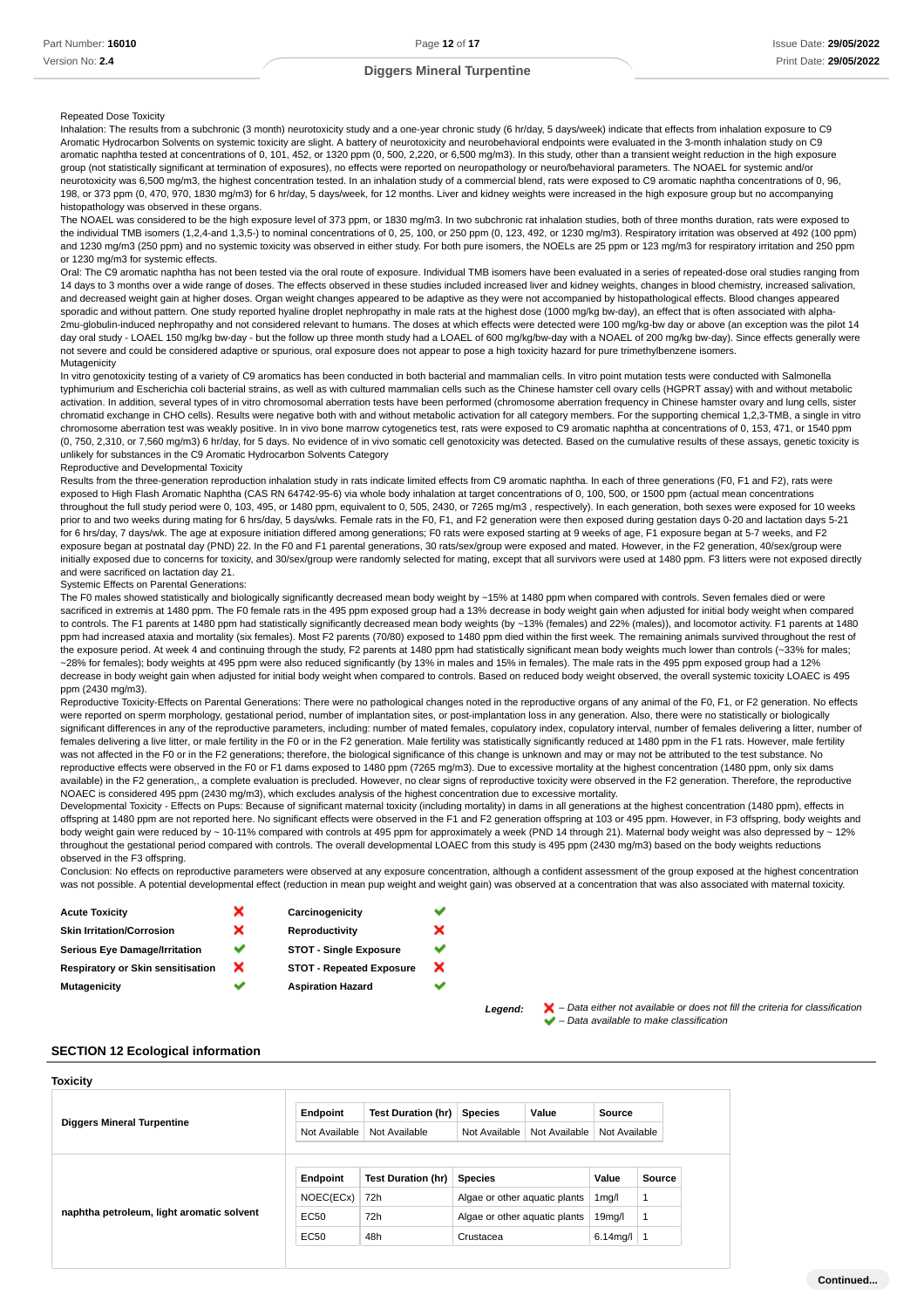|                                             | EC50              | 96h                       | Algae or other aquatic plants | $64$ mg/l           | $\overline{2}$ |        |
|---------------------------------------------|-------------------|---------------------------|-------------------------------|---------------------|----------------|--------|
|                                             | Endpoint          | <b>Test Duration (hr)</b> | <b>Species</b>                | Value               | <b>Source</b>  |        |
|                                             | EC50(ECx)         | 72h                       | Algae or other aquatic plants | 391mg/l             | 2              |        |
|                                             | EC50              | 72h                       | Algae or other aquatic plants | 391mg/l             | 2              |        |
|                                             | NOEC(ECx)         | 504h                      | Crustacea                     | $0.097$ mg/l        | $\overline{2}$ |        |
| naphtha petroleum, heavy, hydrodesulfurised | EC50              | 72h                       | Algae or other aquatic plants | $0.53$ mg/l         | 2              |        |
|                                             | EC50              | 96h                       | Algae or other aquatic plants | $0.58$ mg/l         | 2              |        |
|                                             | NOEC(ECx)         | 720h                      | Crustacea                     | $0.024$ mg/l        | $\overline{2}$ |        |
|                                             | <b>LC50</b>       | 96h                       | Fish                          | $0.14$ mg/l         | $\overline{2}$ |        |
|                                             | EC50              | 96h                       | Algae or other aquatic plants | $0.277$ mg/l        | 2              |        |
|                                             |                   |                           |                               |                     |                |        |
|                                             | Endpoint          | <b>Test Duration (hr)</b> | <b>Species</b>                | Value               |                | Source |
| benzene                                     | EC50(ECx)         | 24h                       | Algae or other aquatic plants | $< 0.001$ mg/L      |                | 4      |
|                                             | ErC <sub>50</sub> | 72h                       | Algae or other aquatic plants | $>1360$ mg/l        |                | 1      |
|                                             | LC50              | 96h                       | Fish                          | 2.54-7.217mg/L      |                | 4      |
|                                             | EC <sub>50</sub>  | 72h                       | Algae or other aquatic plants | 29 <sub>mg</sub> /l |                | 1      |
|                                             | EC50              | 48h                       | Crustacea                     | 7.578-13.983mg/L    |                | 4      |
|                                             | <b>EC50</b>       | 96h                       | Algae or other aquatic plants | >1360mg/l           |                | 1      |

Legend: Extracted from 1. IUCLID Toxicity Data 2. Europe ECHA Registered Substances - Ecotoxicological Information - Aquatic Toxicity 4. US EPA, Ecotox database - Aquatic Toxicity Data 5. ECETOC Aquatic Hazard Assessment Data 6. NITE (Japan) - Bioconcentration Data 7. METI (Japan) - Bioconcentration Data 8. Vendor Data

Toxic to aquatic organisms, may cause long-term adverse effects in the aquatic environment. Do NOT allow product to come in contact with surface waters or to intertidal areas below the mean high water mark. Do not contaminate water when cleaning equipment or disposing of equipment wash-waters.

Wastes resulting from use of the product must be disposed of on site or at approved waste sites.

When spilled this product may act as a typical oil, causing a film, sheen, emulsion or sludge at or beneath the surface of the body of water. The oil film on water surface may physically affect the aquatic organisms, due to the interruption of the

oxygen transfer between the air and the water

Oils of any kind can cause:

- drowning of water-fowl due to lack of buoyancy, loss of insulating capacity of feathers, starvation and vulnerability to predators due to lack of mobility

- lethal effects on fish by coating gill surfaces, preventing respiration

- asphyxiation of benthic life forms when floating masses become engaged with surface debris and settle on the bottom and

adverse aesthetic effects of fouled shoreline and beaches –

In case of accidental releases on the soil, a fine film is formed on the soil, which prevents the plant respiration process and the soil particle saturation. It may cause deep water infestation.

For 1,2,4 - Trimethylbenzene:

Half-life (hr) air: 0.48-16;

Half-life (hr) H2O surface water: 0.24 -672; Half-life (hr) H2O ground: 336-1344;

Half-life (hr) soil: 168-672;

Henry's Pa m3 /mol: 385 -627;

Bioaccumulation: not significant. 1,2,4-Trimethylbenzene is a volatile organic compound (VOC) substance.

Atmospheric Fate: 1,2,4-trimethylbenzene can contribute to the formation of photochemical smog in the presence of other VOCs. Degradation of 1,2,4-trimethylbenzene in the atmosphere occurs by reaction with hydroxyl radicals. Reaction also occurs with ozone but very slowly (half life 8820 days).

Aquatic Fate: 1,2,4-Trimethylbenzene volatilizes rapidly from surface waters with volatilization half-life from a model river calculated to be 3.4 hours. Biodegradation of 1,2,4 trimethylbenzene has been noted in both seawater and ground water. Various strains of Pseudomonas can biodegrade 1,2,4-trimethylbenzene.

Terrestrial Fate: 1,2,4-Trimethylbenzene also volatilizes from soils however; moderate adsorption to soils and sediments may occur. Volatilization is the major route of removal of 1,2,4 trimethylbenzene from soils; although, biodegradation may also occur. Due to the high volatility of the chemical it is unlikely to accumulate in soil or surface water to toxic concentrations.

Ecotoxicity: No significant bioaccumulation has been noted. 1,2,4-Trimethylbenzene is moderately toxic to fathead minnow and slightly toxic to dungeness crab. 1,2,4- Trimethylbenzene has moderate acute toxicity to aquatic organisms. No stress was observed in rainbow trout, sea lamprey and Daphnia magna water fleas. The high concentrations required to induce toxicity in laboratory animals are not likely to be reached in the environment.

For Aromatic Substances Series:

Environmental Fate: Large, molecularly complex polycyclic aromatic hydrocarbons, or PAHs, are persistent in the environment longer than smaller PAHs.

Atmospheric Fate: PAHs are 'semi-volatile substances' which can move between the atmosphere and the Earth's surface in repeated, temperature-driven cycles of deposition and volatilization. Terrestrial Fate: BTEX compounds have the potential to move through soil and contaminate ground water, and their vapors are highly flammable and explosive. Ecotoxicity - Within an aromatic series, acute toxicity increases with increasing alkyl substitution on the aromatic nucleus. The order of most toxic to least in a study using grass shrimp and brown shrimp was dimethylnaphthalenes > methylnaphthalenes >naphthalenes. Anthrcene is a phototoxic PAH. UV light greatly increases the toxicity of anthracene to bluegill sunfish. Biological resources in strong sunlight are at more risk than those that are not. PAHs in general are more frequently associated with chronic risks. For petroleum distillates:

Environmental fate:

When petroleum substances are released into the environment, four major fate processes will take place: dissolution in water, volatilization, biodegradation and adsorption. These processes will cause changes in the composition of these UVCB substances. In the case of spills on land or water surfaces, photodegradation-another fate process-can also be significant.

As noted previously, the solubility and vapour pressure of components within a mixture will differ from those of the component alone. These interactions are complex for complex UVCBs such as petroleum hydrocarbons.

Each of the fate processes affects hydrocarbon families differently. Aromatics tend to be more water-soluble than aliphatics of the same carbon number, whereas aliphatics tend to be more volatile. Thus,when a petroleum mixture is released into the environment, the principal water contaminants are likely to be aromatics, whereas aliphatics will be the principal air contaminants . The trend in volatility by component class is as follows: alkenes = alkanes > aromatics = cycloalkanes.

The most soluble and volatile components have the lowest molecular weight; thus there is a general shift to higher molecular weight components in residual materials. Biodegradation:

Biodegradation is almost always operative when petroleum mixtures are released into the environment. It has been widely demonstrated that nearly all soils and sediments have populations of bacteria and other organisms capable of degrading petroleum hydrocarbons Degradation occurs both in the presence and absence of oxygen. Two key factors that determine degradation rates are oxygen supply and molecular structure. In general, degradation is more rapid under aerobic conditions. Decreasing trends in degradation rates according to structure are as follows:

(1) n-alkanes, especially in the C10–C25 range, which are degraded readily;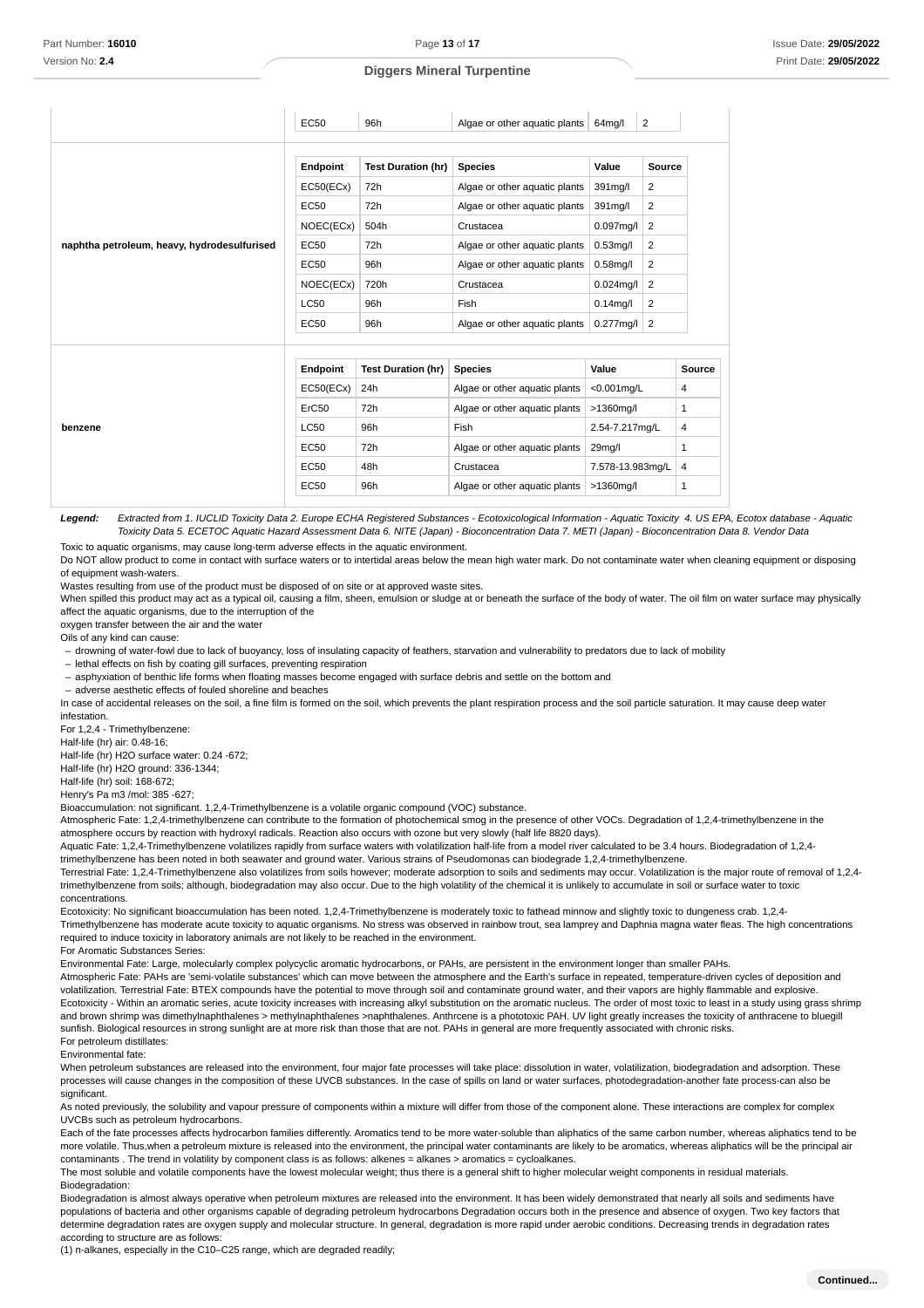(2) isoalkanes;

(3) alkenes;

(4) benzene, toluene, ethylbenzene, xylenes (BTEX) (when present in concentrations that are not toxic to microorganisms);

(5) monoaromatics;

(6) polynuclear (polycyclic) aromatic hydrocarbons (PAHs); and

(7) higher molecular weight cycloalkanes (which may degrade very slowly.

Three weathering processes-dissolution in water, volatilization and biodegradation-typically result in the depletion of the more readily soluble,volatile and degradable compounds and the accumulation of those most resistant to these processes in residues.

When large quantities of a hydrocarbon mixture enter the soil compartment, soil organic matter and other sorption sites in soil are fully saturated and the hydrocarbons will begin to form a separate phase (a non-aqueous phase liquid, or NAPL) in the soil. At concentrations below the retention capacity for the hydrocarbon in the soil, the NAPL will be immobile this is referred to as residual NAPL . Above the retention capacity, the NAPL becomes mobile and will move within the soil Bioaccumulation:

Bioaccumulation potential was characterized based on empirical and/or modelled data for a suite of petroleum hydrocarbons expected to occur in petroleum substances. Bioaccumulation factors (BAFs) are the preferred metric for assessing the bioaccumulation potential of substances, as the bioconcentration factor (BCF) may not adequately account for the bioaccumulation potential of substances via the diet, which predominates for substances with log Kow > -4.5

In addition to fish BCF and BAF data, bioaccumulation data for aquatic invertebrate species were also considered. Biota-sediment/soil accumulation factors (BSAFs), trophic magnification factors and biomagnification factors were also considered in characterizing bioaccumulation potential.

Overall, there is consistent empirical and predicted evidence to suggest that the following components have the potential for high bioaccumulation, with BAF/BCF values greater than 5000: C13–C15 isoalkanes, C12 alkenes, C12–C15 one-ring cycloalkanes, C12 and C15 two-ring cycloalkanes, C14 polycycloalkanes, C15 one-ring aromatics, C15 and C20 cycloalkane monoaromatics, C12–C13 diaromatics, C20 cycloalkane diaromatics, and C14 and C20 three-ring PAHs

These components are associated with a slow rate of metabolism and are highly lipophilic. Exposures from water and diet, when combined, suggest that the rate of uptake would exceed that of the total elimination rate. Most of these components are not expected to biomagnify in aquatic or terrestrial foodwebs, largely because a combination of metabolism, low dietary assimilation efficiency and growth dilution allows the elimination rate to exceed the uptake rate from the diet; however,

one study suggests that some alkyl-PAHs may biomagnify.While only BSAFs were found for some PAHs, it is possible that BSAFs will be > 1 for invertebrates, given that they do not have the same metabolic competency as fish.

In general, fish can efficiently metabolize aromatic compounds. There is some evidence that alkylation increases bioaccumulation of naphthalene but it is not known if this can be generalized to larger PAHs or if any potential increase in bioaccumulation due to alkylation will be sufficient to exceed a BAF/BCF of 5000.

Some lower trophic level organisms (i.e., invertebrates) appear to lack the capacity to efficiently metabolize aromatic compounds, resulting in high bioaccumulation potential for some aromatic components as compared to fish.

This is the case for the C14 three-ring PAH, which was bioconcentrated to a high level (BCF > 5000) by invertebrates but not by fish. There is potential for such bioaccumulative components to reach toxic levels in organisms if exposure is continuous and of sufficient magnitude, though this is unlikely in the water column following a spill scenario due to relatively rapid dispersal

Bioaccumulation of aromatic compounds might be lower in natural environments than what is observed in the laboratory. PAHs may sorb to organic material suspended in the water column (dissolved humic material), which decreases their overall bioavailability primarily due to an increase in size. This has been observed with fish Ecotoxicity:

Diesel fuel studies in salt water are available. The values varied greatly for aquatic species such as rainbow trout and Daphnia magna, demonstrating the inherent variability of diesel fuel compositions and its effects on toxicity. Most experimental acute toxicity values are above 1 mg/L. The lowest 48-hour LC50 for salmonids was 2.4 mg/L. Daphnia magna had a 24-hour LC50 of 1.8 mg/. The values varied greatly for aquatic species such as rainbow trout and Daphnia magna, demonstrating the inherent variability of diesel fuel compositions and its effects on toxicity. Most experimental acute toxicity values are above 1 mg/L. The lowest 48-hour LC50 for salmonids was 2.4 mg/L. Daphnia magna had a 24-hour LC50 of 1.8 mg/L

The tropical mysid Metamysidopsis insularis was shown to be very sensitive to diesel fuel, with a 96-hour LC50 value of 0.22 mg/L this species has been shown to be as sensitive as temperate mysids to toxicants. However,However this study used nominal concentrations,and therefore was not considered acceptable. In another study involving diesel fuel, the effect on brown or common shrimp (Crangon crangon) a 96-hour LC50 of 22 mg/L was determined. A "gas oil"was also tested and a 96-hour LC50 of 12 mg/L.was determined The steady state cell density of marine phytoplankton decreased with increasing concentrations of diesel fuel, with different sensitivities between species . The diatom Phaeodactylum tricornutum showed a 20% decrease in cell density in 24 hours following a 3 mg/L exposure with a 24-hour no-observed effect concentration (NOEC) of 2.5 mg/L. The microalga Isochrysis galbana was more tolerant to diesel fuel, with a 24-hour lowest-observed-effect concentration (LOEC) of 26 mg/L (14% decrease in cell density), and a NOEC of 25 mg/L. Finally, the green algae Chlorella salina was relatively insensitive to diesel fuel contamination, with a 24-hour LOEC of 170 mg/L (27% decrease in cell density), and a NOEC of 160 mg/L . All populations of phytoplankton returned to a steady state within 5 days of exposure

In sandy soils, earthworm (Eisenia fetida) mortality only occurred at diesel fuel concentrations greater than 10 000 mg/kg, which was also the concentration at which sub-lethal weight loss was recorded

Nephrotoxic effects of diesel fuel have been documented in several animal and human studies.Some species of birds (mallard ducks in particular) are generally resistant to the toxic effects of petrochemical ingestion, and large amounts of petrochemicals are needed in order to cause direct mortality

For C9 aromatics (typically trimethylbenzene - TMBs)

Chemicals in this category possess properties indicating a hazard for the environment (acute toxicity for fish, invertebrates, and algae from 1 to 10 mg/L). Category members are readily biodegradable, except 1,3,5-trimethylbenzene (CAS RN 108-67-8). Category members are not expected to be bioaccumulative. Environmental Fate:

In the air, category member constituents have the potential to rapidly degrade through indirect photolytic processes mediated primarily by hydroxyl radicals with calculated degradation half-lives ranging from 0.54 to 2.81 days (based on a 12-hour day and a hydroxyl radical concentration of 5x10+5). Aqueous photolysis and hydrolysis will not contribute to the transformation of category chemical constituents in aquatic environments because they are either poorly reactive or not susceptible to these reactions.

Results of the Mackay Level I environmental distribution model show that chemical constituents of C9 Aromatic Hydrocarbon Solvents Category members have the potential to partition to air (96.8 to 98.9 %), with a negligible amount partitioning to water (0.2 to 0.6%) and soil (0.9 to 2.7%). In comparison, Level III modeling indicates that category members partition primarily to soil (66.3 to 79.6%) and water (17.8 to 25.0%) compartments rather than air (2.4 to 8.4%) when an equal emission rate (1000 kg/hr) is assumed to each of the air, water, and soil compartments. When release (1000 kg/hr) is modeled only to either the air, water, or soil compartment, constituents are indicated in the modeling to partition primarily (>94%) to the compartment to which they are emitted as advection and degradation influence constituent concentration in compartments to which constituents are not released. Solvent naphtha, (pet.), light aromatic (CAS RN 64742-95-6), 1,2,4-trimethylbenzene (CAS RN 95-63-6), and 1-ethyl-3-methylbenzene (CAS RN 620-14-4) were determined to be readily biodegradable based on the studies that used the TG OECD 301F (the latter substance is used to characterize the potential biodegradability of the category member, ethylmethylbenzene (CAS RN 25550-14-5)). These three substances exceed 60%

biodegradation in 28 days and met the 10-day window criterion for ready biodegradation. In comparison 1,3,5-trimethylbenzene (CAS RN 108-67-8) was not readily biodegradable. It achieved 42% biodegradation after 28 days and 60% biodegradation after 39 days. The result for the multi-constituent substance (CAS RN 64742-95-6), a UVCB, characterizes the biodegradability of that substance as a whole, but it does not suggest that each constituent is equally biodegradable. As with all ready biodegradation test guidelines, the test system and study design used with these substances (OECD TG 301F) is not capable of distinguishing the relative contribution of the substances' constituents to the total biodegradation measured.

Based on Henry's Law constants (HLCs) representing a potential to volatilize from water that range from 590 to 1000 Pa-m3/mole, the potential to volatilize from surface waters for chemicals in the C9 Aromatic Hydrocarbon Solvents Category is expected to be high.

Based on the measured bioconcentration factors that range from 23 to 342 for 1,2,4-trimethylbenzene and 1,3,5-trimethylbenzene, the category members are not expected to be bioaccumulative.

Ecotoxicity

Acute toxicity values used to characterize this category for fish (LL50; LC50) and invertebrates (EL50; EC50) range from 3.5 to 9.2 mg/L, based on measured data. For algae, one study for a category member (CAS RN 64742-95-6) resulted in a 72-hr EC50 of 2.4 mg/L (biomass) and 2.7 mg/L (growth rate) based on measured concentrations. The algal 72-hour NOEC (no observed effect concentration) for biomass and growth rate is 1.3 mg/L, based on mean measured concentrations. A 21-day Daphnia magna reproduction study with 1,3,5-trimethylbenzene (CAS RN 108-67-8) resulted in a NOEC value of 0.4 mg/L, based on a minimum measured value. For Xylenes:

log Koc : 2.05-3.08; Koc : 25.4-204; Half-life (hr) air : 0.24-42; Half-life (hr) H2O surface water : 24-672; Half-life (hr) H2O ground : 336-8640; Half-life (hr) soil : 52-672; Henry's Pa m3 /mol : 637-879; Henry's atm m3 /mol - 7.68E-03; BOD 5 if unstated - 1.4,1%; COD - 2.56,13% ThOD - 3.125 : BCF : 23; log BCF : 1.17-2.41.

Environmental Fate: Most xylenes released to the environment will occur in the atmosphere and volatilisation is the dominant environmental fate process. Soil - Xylenes are expected to have moderate mobility in soil evaporating rapidly from soil surfaces. The extent of the degradation is expected to depend on its concentration, residence time in the soil, the nature of the soil, and whether resident microbial populations have been acclimated. Xylene can remain below the soil surface for several days and may travel through the soil profile and enter groundwater. Soil and water microbes may transform it into other, less harmful compounds, although this happens slowly. It is not clear how long xylene remains trapped deep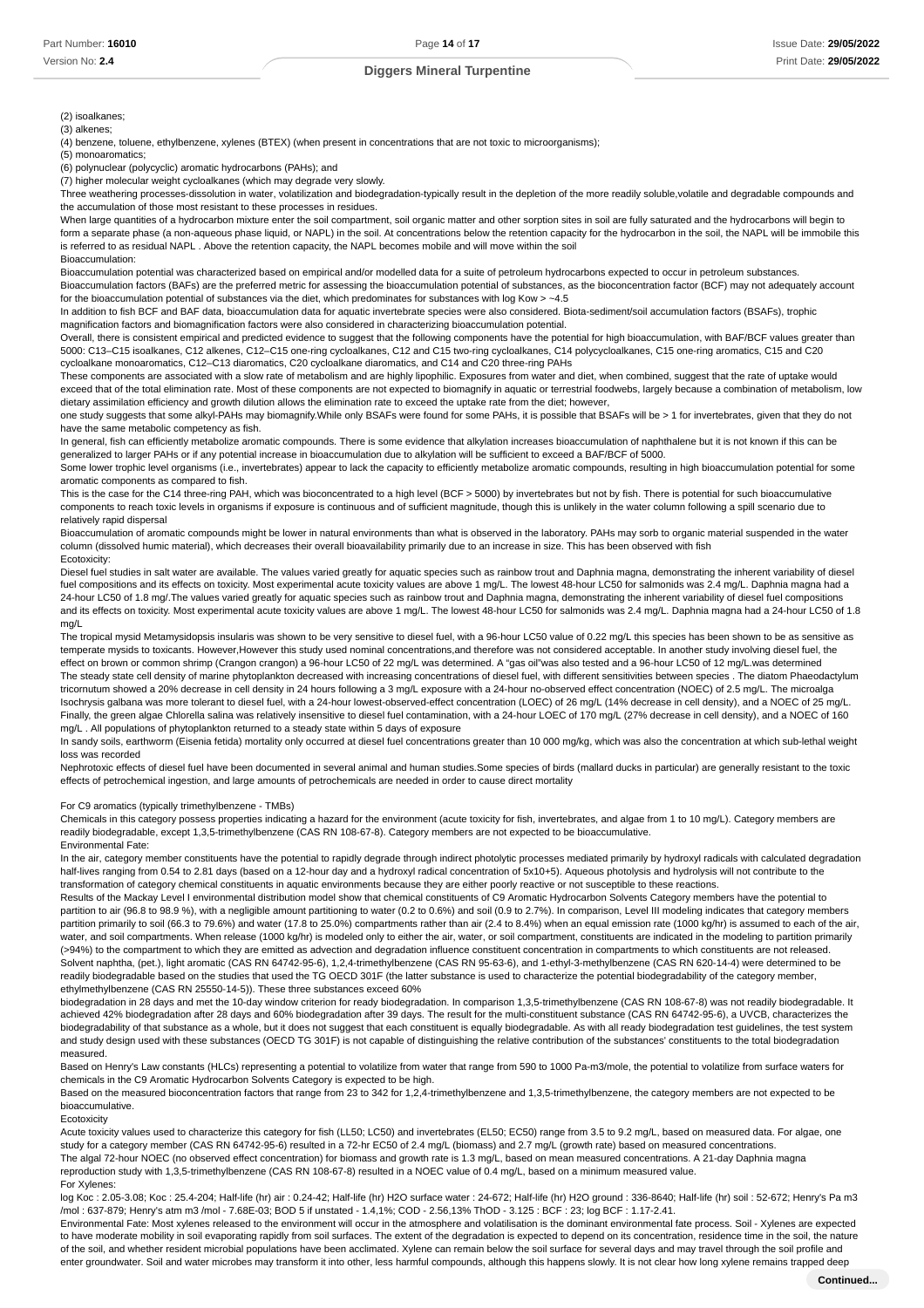### underground in soil or groundwater, but it may be months or years.

Atmospheric Fate: Xylene evaporates quickly into the air from surface soil and water and can remain in the air for several days until it is broken down by sunlight into other less harmful chemicals. In the ambient atmosphere, xylenes are expected to exist solely in the vapour phase. Xylenes are degraded in the atmosphere with an estimated atmospheric lifetime of about 0.5 to 2 days. Xylene may contribute to photochemical smog formation. p-Xylene has a moderately high photochemical reactivity under smog conditions, higher than the other xylene isomers. The photooxidation of p-xylene results in the production of carbon monoxide, formaldehyde, glyoxal, methylglyoxal, 3-methylbenzylnitrate, m-tolualdehyde, 4-nitro-3-xylene, 5-nitro-3-xylene, 2,6-dimethyl-p-benzoquinone, 2,4-dimethylphenol, 6-nitro-2,4-dimethylphenol, 2,6-dimethylphenol, and 4-nitro-2,6-dimethylphenol. Aquatic Fate: p-xylene may adsorb to suspended solids and sediment in water and is expected to volatilise from water surfaces. Estimated volatilisation half-lives for a model river and model lake are 3 hours and 4 days, respectively. Measurements taken from goldfish, eels and clams indicate that bioconcentration in aquatic organisms is low. Photo-oxidation in the presence of humic acids may play an important role in the abiotic degradation of p-xylene. p-Xylene is biodegradable and has been observed to degrade in pond water however; it is unclear if it degrades in surface waters, p-Xylene has been observed to degrade in anaerobic and aerobic groundwater; however, it is known to persist for many years in groundwater. at least at sites where the concentration might have been quite high. Ecotoxicity: Xylenes are slightly toxic to fathead minnow, rainbow trout and bluegill and not acutely toxic to water fleas. For Photobacterium phosphoreum EC50 (24 h): 0.0084 mg/L. and Gammarus lacustris LC50 (48 h): 0.6 mg/L. **DO NOT** discharge into sewer or waterways.

#### **Persistence and degradability**

| Ingredient | Persistence: Water/Soil       | <b>Persistence: Air</b>        |
|------------|-------------------------------|--------------------------------|
| benzene    | $HIGH$ (Half-life = 720 days) | LOW (Half-life = $20.88$ days) |
|            |                               |                                |

### **Bioaccumulative potential**

| Ingredient | <b>Bioaccumulation</b> |
|------------|------------------------|
| benzene    | $HIGH (BCF = 4360)$    |
|            |                        |

# **Mobility in soil**

| Inaredient | Mobility                |
|------------|-------------------------|
| benzene    | $(KOC = 165.5)$<br>' אר |

# **SECTION 13 Disposal considerations**

# **Waste treatment methods**

#### **Product / Packaging disposal**

- Containers may still present a chemical hazard/ danger when empty. –
- Return to supplier for reuse/ recycling if possible.
- Otherwise:
- If container can not be cleaned sufficiently well to ensure that residuals do not remain or if the container cannot be used to store the same product, then puncture containers, to prevent re-use, and bury at an authorised landfill.
- Where possible retain label warnings and SDS and observe all notices pertaining to the product.
- **DO NOT** allow wash water from cleaning or process equipment to enter drains.
- It may be necessary to collect all wash water for treatment before disposal.
- In all cases disposal to sewer may be subject to local laws and regulations and these should be considered first.
- Where in doubt contact the responsible authority. –
- Recycle wherever possible.
- Consult manufacturer for recycling options or consult local or regional waste management authority for disposal if no suitable treatment or disposal facility can be identified.
- Dispose of by: burial in a land-fill specifically licensed to accept chemical and / or pharmaceutical wastes or Incineration in a licensed apparatus (after admixture with suitable combustible material).
- Decontaminate empty containers. Observe all label safeguards until containers are cleaned and destroyed.

# **SECTION 14 Transport information**

# **Labels Required**



### **HAZCHEM**

3Y

|                                                                                                                                                                                | Land transport (ADG)                                                                                               | Air transport (ICAO-IATA / DGR)                                                                                                                                                                                                                                                                               | Sea transport (IMDG-Code / GGVSee)                                                                                                                           |
|--------------------------------------------------------------------------------------------------------------------------------------------------------------------------------|--------------------------------------------------------------------------------------------------------------------|---------------------------------------------------------------------------------------------------------------------------------------------------------------------------------------------------------------------------------------------------------------------------------------------------------------|--------------------------------------------------------------------------------------------------------------------------------------------------------------|
| UN number:<br>1300<br>UN proper shipping name:<br><b>TURPENTINE SUBSTITUTE</b><br>Transport hazard class(es):<br>3<br>Subrisk:<br><b>Not Applicable</b><br>Packing group:<br>Ш | Environmental hazard:<br><b>Environmentally hazardous</b><br>Special provisions:<br>223<br>Limited quantity:<br>5L | Environmental hazard:<br><b>Environmentally hazardous</b><br><b>ERG Code:</b><br>3L<br>Special provisions:<br>А3<br>Cargo Only Packing Instructions:<br>366<br>Cargo Only Maximum Qty / Pack:<br>220 L<br>Passenger and Cargo Packing Instructions:<br>355<br>Passenger and Cargo Maximum Qty / Pack:<br>60 L | Environmental hazard:<br><b>Marine Pollutant</b><br><b>EMS Number:</b><br><b>F-E, S-E</b><br>Special provisions:<br>223<br><b>Limited Quantities:</b><br>5 L |
|                                                                                                                                                                                |                                                                                                                    |                                                                                                                                                                                                                                                                                                               |                                                                                                                                                              |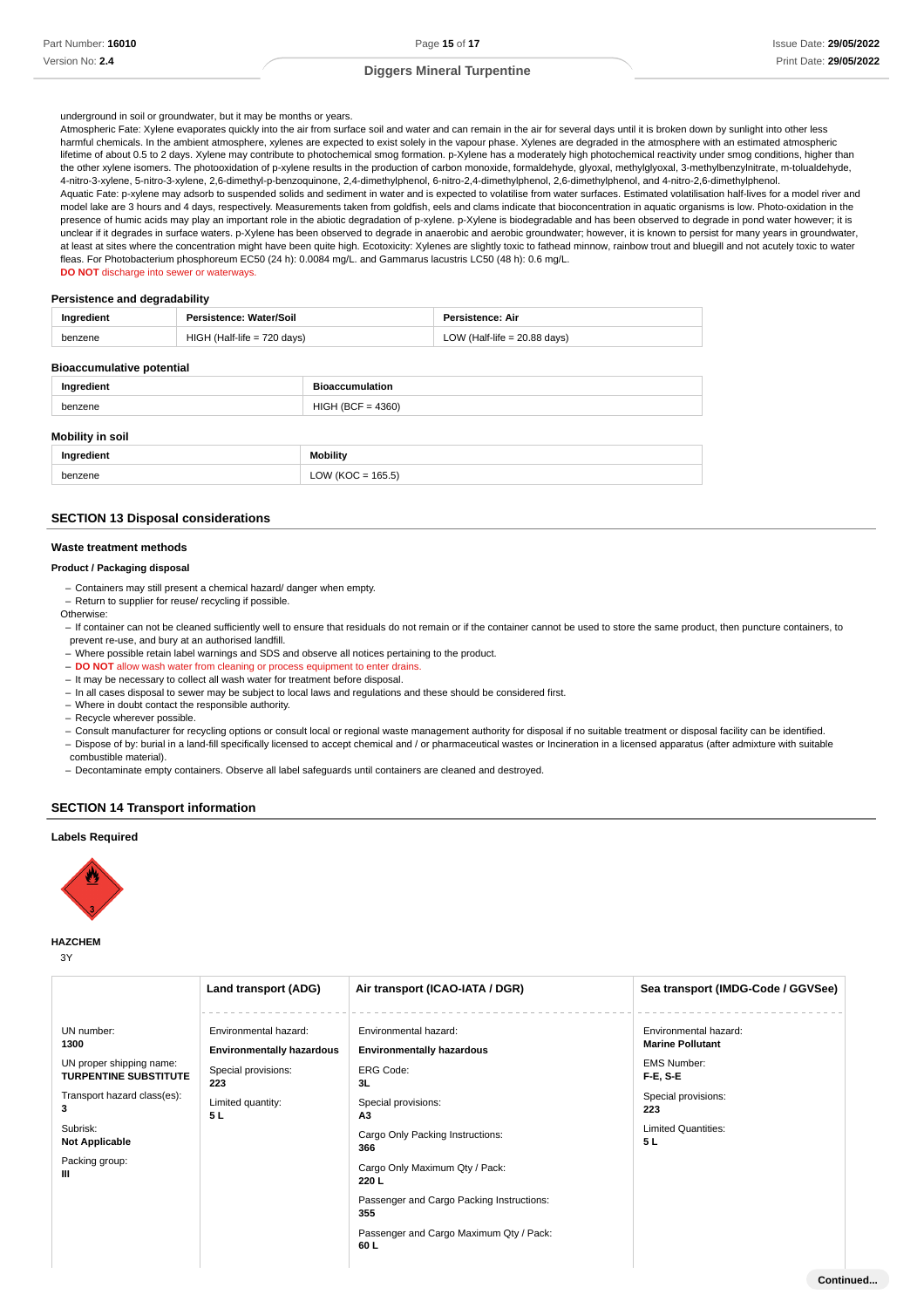| Passenger and Cargo Limited Quantity Packing Instructions:<br>Y344 |
|--------------------------------------------------------------------|
| Passenger and Cargo Limited Maximum Qty / Pack:<br>10 L            |

# **Transport in bulk in accordance with MARPOL Annex V and the IMSBC Code**

| <b>Product name</b>                         | Group         |
|---------------------------------------------|---------------|
| naphtha petroleum, light aromatic solvent   | Not Available |
| naphtha petroleum, heavy, hydrodesulfurised | Not Available |
| benzene                                     | Not Available |

### **Transport in bulk in accordance with the ICG Code**

| <b>Product name</b>                         | <b>Ship Type</b> |  |  |
|---------------------------------------------|------------------|--|--|
| naphtha petroleum, light aromatic solvent   | Not Available    |  |  |
| naphtha petroleum, heavy, hydrodesulfurised | Not Available    |  |  |
| benzene                                     | Not Available    |  |  |

# **SECTION 15 Regulatory information**

# **Safety, health and environmental regulations / legislation specific for the substance or mixture**

# **naphtha petroleum, light aromatic solvent is found on the following regulatory lists**

- Australia Hazardous Chemical Information System (HCIS) Hazardous Chemicals
- Australian Inventory of Industrial Chemicals (AIIC)

# **naphtha petroleum, heavy, hydrodesulfurised is found on the following regulatory lists**

- Australia Hazardous Chemical Information System (HCIS) Hazardous Chemicals
- Australian Inventory of Industrial Chemicals (AIIC)

# **benzene is found on the following regulatory lists**

- Australia - New South Wales Work Health and Safety Regulation - Restricted carcinogens - Australia - Northern Territories Work Health and Safety National Uniform Legislation

- Regulations- Restricted carcinogens
- Australia Queensland Work Health and Safety Regulation Restricted Carcinogens
- Australia South Australia Work Health and Safety Regulations Restricted carcinogens
- Australia Tasmania Work Health and Safety Regulations Restricted carcinogens - Australia - Western Australia Carcinogenic substances to be used only for purposes
- approved by the Commissioner - Australia Hazardous Chemical Information System (HCIS) - Hazardous Chemicals
- Australia Model Work Health and Safety Regulations Hazardous chemicals (other than lead) requiring health monitoring
- Chemical Footprint Project Chemicals of High Concern List
- International Agency for Research on Cancer (IARC) Agents Classified by the IARC Monographs
- Chemical Footprint Project Chemicals of High Concern List
- International Agency for Research on Cancer (IARC) Agents Classified by the IARC Monographs
- Australia Model Work Health and Safety Regulations Restricted carcinogens
- Australia Standard for the Uniform Scheduling of Medicines and Poisons (SUSMP) -Schedule 5
- Australia Standard for the Uniform Scheduling of Medicines and Poisons (SUSMP) -Schedule 7
- Australian Inventory of Industrial Chemicals (AIIC)
- Chemical Footprint Project Chemicals of High Concern List
- International Agency for Research on Cancer (IARC) Agents Classified by the IARC Monographs
- International Agency for Research on Cancer (IARC) Agents Classified by the IARC Monographs - Group 1: Carcinogenic to humans

# **National Inventory Status**

| <b>National Inventory</b>                          | <b>Status</b>                                                                                                                                                                                        |
|----------------------------------------------------|------------------------------------------------------------------------------------------------------------------------------------------------------------------------------------------------------|
| Australia - AIIC / Australia Non-Industrial<br>Use | Yes                                                                                                                                                                                                  |
| Canada - DSL                                       | Yes                                                                                                                                                                                                  |
| Canada - NDSL                                      | No (naphtha petroleum, light aromatic solvent; naphtha petroleum, heavy, hydrodesulfurised; benzene)                                                                                                 |
| China - IECSC                                      | Yes                                                                                                                                                                                                  |
| Europe - EINEC / ELINCS / NLP                      | Yes                                                                                                                                                                                                  |
| Japan - ENCS                                       | Yes                                                                                                                                                                                                  |
| Korea - KECI                                       | Yes                                                                                                                                                                                                  |
| New Zealand - NZIoC                                | Yes                                                                                                                                                                                                  |
| Philippines - PICCS                                | Yes                                                                                                                                                                                                  |
| USA - TSCA                                         | Yes                                                                                                                                                                                                  |
| Taiwan - TCSI                                      | Yes                                                                                                                                                                                                  |
| Mexico - INSQ                                      | Yes                                                                                                                                                                                                  |
| Vietnam - NCI                                      | Yes                                                                                                                                                                                                  |
| Russia - FBEPH                                     | Yes                                                                                                                                                                                                  |
| Legend:                                            | Yes = All CAS declared ingredients are on the inventory<br>No = One or more of the CAS listed ingredients are not on the inventory. These ingredients may be exempt or will require<br>registration. |

# **SECTION 16 Other information**

**: Revision Date** 29/05/2022 **: Initial Date** 04/05/2022

### **Other information**

Classification of the preparation and its individual components has drawn on official and authoritative sources as well as independent review by the Chemwatch Classification